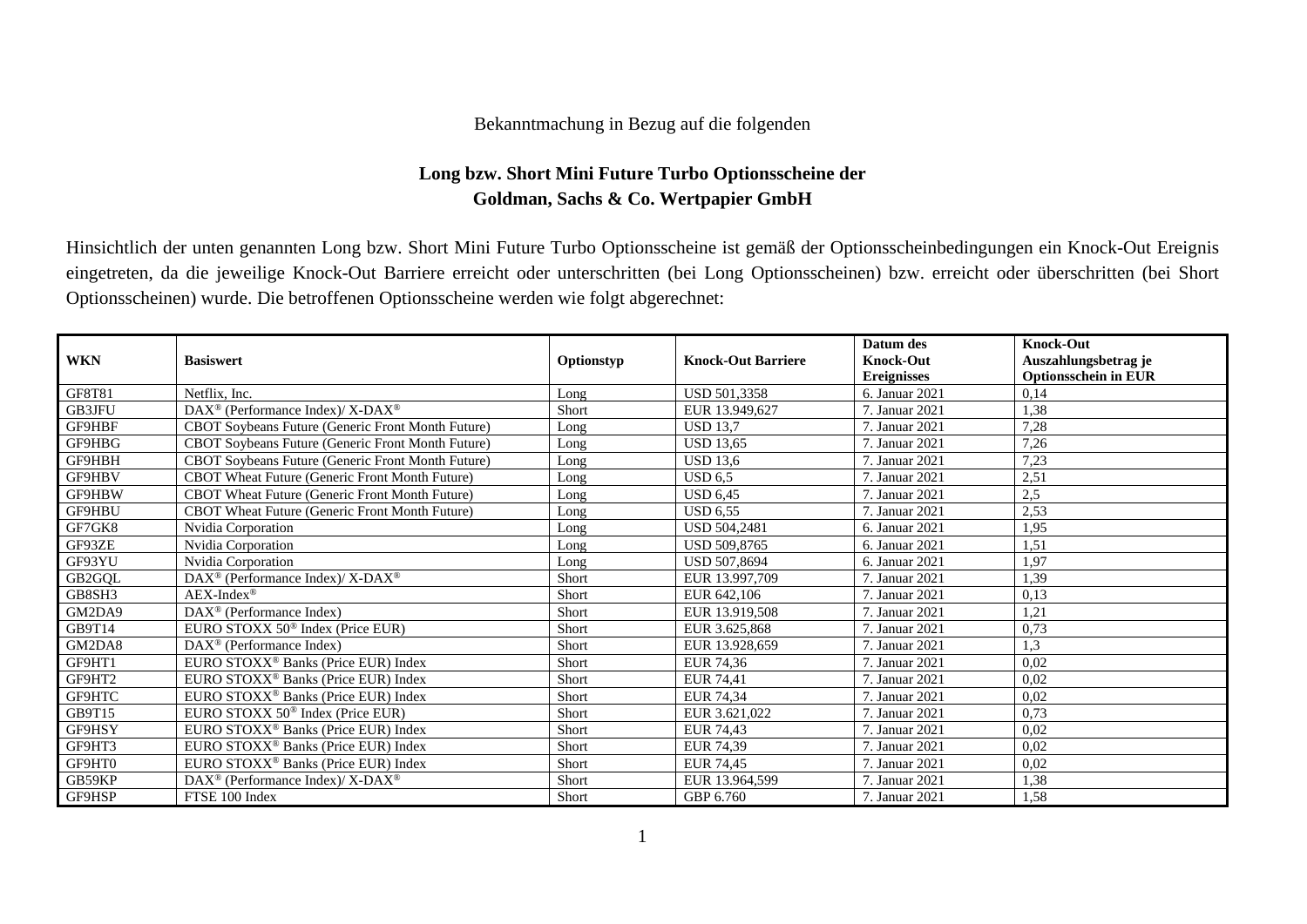|            |                                                          |            |                           | Datum des          | <b>Knock-Out</b>            |
|------------|----------------------------------------------------------|------------|---------------------------|--------------------|-----------------------------|
| <b>WKN</b> | <b>Basiswert</b>                                         | Optionstyp | <b>Knock-Out Barriere</b> | <b>Knock-Out</b>   | Auszahlungsbetrag je        |
|            |                                                          |            |                           | <b>Ereignisses</b> | <b>Optionsschein in EUR</b> |
| GF9HSM     | FTSE 100 Index                                           | Short      | GBP 6.760                 | 7. Januar 2021     | 1,56                        |
| GB59KO     | DAX <sup>®</sup> (Performance Index)/ X-DAX <sup>®</sup> | Short      | EUR 13.950,217            | 7. Januar 2021     | 1,38                        |
| GF9HSN     | FTSE 100 Index                                           | Short      | GBP 6.700                 | 7. Januar 2021     | 1,47                        |
| GF9HSL     | FTSE 100 Index                                           | Short      | GBP 6.700                 | 7. Januar 2021     | 1,48                        |
| GB59KK     | DAX <sup>®</sup> (Performance Index)/ X-DAX <sup>®</sup> | Short      | EUR 13.993,362            | 7. Januar 2021     | 1,39                        |
| GB59KL     | DAX <sup>®</sup> (Performance Index)/ X-DAX <sup>®</sup> | Short      | EUR 13.988,569            | 7. Januar 2021     | 1,38                        |
| GF9HSD     | FTSE 100 Index                                           | Short      | GBP 6.690                 | 7. Januar 2021     | 1,52                        |
| GB59KR     | DAX <sup>®</sup> (Performance Index)/X-DAX <sup>®</sup>  | Short      | EUR 13.945,424            | 7. Januar 2021     | 1,38                        |
| GF9HSE     | FTSE 100 Index                                           | Short      | GBP 6.690                 | 7. Januar 2021     | 1,54                        |
| GB59KS     | DAX <sup>®</sup> (Performance Index)/ X-DAX <sup>®</sup> | Short      | EUR 13.940,63             | 7. Januar 2021     | 1,38                        |
| GF9HPY     | FTSE 100 Index                                           | Short      | GBP 6.770                 | 7. Januar 2021     | 1,48                        |
| GF9J0S     | EURO STOXX 50 <sup>®</sup> Index (Price EUR)             | Short      | EUR 3.575,45              | 7. Januar 2021     | 0,73                        |
| GB625B     | DAX <sup>®</sup> (Performance Index)/ X-DAX <sup>®</sup> | Short      | EUR 13.984,085            | 7. Januar 2021     | 1,38                        |
| GF9J1M     | EURO STOXX $50^{\circ}$ Index (Price EUR)                | Short      | EUR 3.576,55              | 7. Januar 2021     | 0,73                        |
| GF9HQB     | FTSE 100 Index                                           | Short      | GBP 6.770                 | 7. Januar 2021     | 1,49                        |
| GB59KM     | DAX <sup>®</sup> (Performance Index)/X-DAX <sup>®</sup>  | Short      | EUR 13.974,187            | 7. Januar 2021     | 1,38                        |
| GF9HSF     | FTSE 100 Index                                           | Short      | GBP 6.700                 | 7. Januar 2021     | 1,46                        |
| GF9HSG     | FTSE 100 Index                                           | Short      | GBP 6.690                 | 7. Januar 2021     | 1.5                         |
| GF9J16     | EURO STOXX 50 <sup>®</sup> Index (Price EUR)             | Short      | EUR 3.577,65              | 7. Januar 2021     | 0,73                        |
| GB75KU     | DAX <sup>®</sup> (Performance Index)/ X-DAX <sup>®</sup> | Short      | EUR 13.959,709            | 7. Januar 2021     | 1,38                        |
| GF9HSH     | FTSE 100 Index                                           | Short      | GBP 6.690                 | 7. Januar 2021     | 1,49                        |
| GF9HRR     | FTSE 100 Index                                           | Short      | GBP 6.770                 | 7. Januar 2021     | 1,53                        |
| GB7G3Q     | DAX <sup>®</sup> (Performance Index)/ X-DAX <sup>®</sup> | Short      | EUR 13.968,683            | 7. Januar 2021     | 1,38                        |
| GF9J0K     | EURO STOXX 50 <sup>®</sup> Index (Price EUR)             | Short      | EUR 3.571,02              | 7. Januar 2021     | 0,73                        |
| GF9HQ5     | FTSE 100 Index                                           | Short      | GBP 6.770                 | 7. Januar 2021     | 1,5                         |
| GF9HRA     | FTSE 100 Index                                           | Short      | GBP 6.770                 | 7. Januar 2021     | 1,52                        |
| GF9J0L     | EURO STOXX 50 <sup>®</sup> Index (Price EUR)             | Short      | EUR 3.572,13              | 7. Januar 2021     | 0,73                        |
| GF9HSC     | FTSE 100 Index                                           | Short      | GBP 6.770                 | 7. Januar 2021     | 1,54                        |
| GB8SJK     | $\overline{\text{DAX}^{\otimes}}$ (Performance Index)    | Short      | EUR 13.938,399            | 7. Januar 2021     | 1,38                        |
| GF9HSJ     | FTSE 100 Index                                           | Short      | GBP 6.690                 | 7. Januar 2021     | 1,56                        |
| GF9HSK     | FTSE 100 Index                                           | Short      | GBP 6.690                 | 7. Januar 2021     | 1,53                        |
| GF9J0T     | EURO STOXX 50 <sup>®</sup> Index (Price EUR)             | Short      | EUR 3.575,99              | 7. Januar 2021     | 0,73                        |
| GB6MEL     | DAX <sup>®</sup> (Performance Index)/ X-DAX <sup>®</sup> | Short      | EUR 13.973,991            | 7. Januar 2021     | 1,38                        |
| GF9J0U     | EURO STOXX 50 <sup>®</sup> Index (Price EUR)             | Short      | EUR 3.573,78              | 7. Januar 2021     | 0,73                        |
| GB7Q90     | DAX <sup>®</sup> (Performance Index)                     | Short      | EUR 13.950,1              | 7. Januar 2021     | 1,38                        |
| GF9J19     | EURO STOXX 50 <sup>®</sup> Index (Price EUR)             | Short      | EUR 3.568,27              | 7. Januar 2021     | 0,73                        |
| GF9J1A     | EURO STOXX 50 <sup>®</sup> Index (Price EUR)             | Short      | EUR 3.569,93              | 7. Januar 2021     | 0,73                        |
| GF9J12     | EURO STOXX 50 <sup>®</sup> Index (Price EUR)             | Short      | EUR 3.578,2               | 7. Januar 2021     | 0,73                        |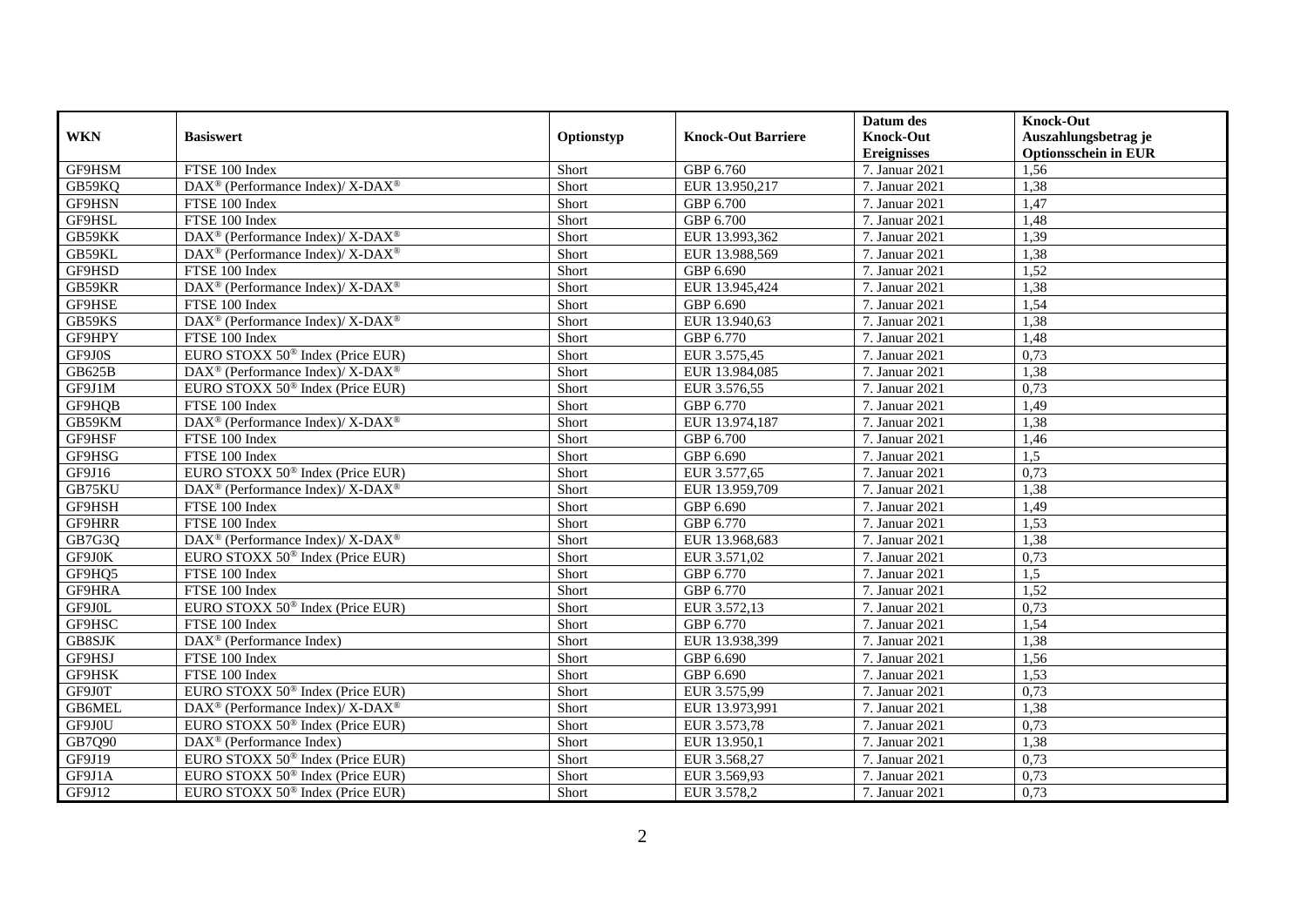|               |                                              |            |                           | Datum des          | <b>Knock-Out</b>            |
|---------------|----------------------------------------------|------------|---------------------------|--------------------|-----------------------------|
| <b>WKN</b>    | <b>Basiswert</b>                             | Optionstyp | <b>Knock-Out Barriere</b> | <b>Knock-Out</b>   | Auszahlungsbetrag je        |
|               |                                              |            |                           | <b>Ereignisses</b> | <b>Optionsschein in EUR</b> |
| GF9J0J        | EURO STOXX 50 <sup>®</sup> Index (Price EUR) | Short      | EUR 3.570,47              | 7. Januar 2021     | 0,73                        |
| GF9J0R        | EURO STOXX 50 <sup>®</sup> Index (Price EUR) | Short      | EUR 3.574,88              | 7. Januar 2021     | 0,73                        |
| GF9J0M        | EURO STOXX 50 <sup>®</sup> Index (Price EUR) | Short      | EUR 3.571,58              | 7. Januar 2021     | 0,73                        |
| GF9J1P        | EURO STOXX 50 <sup>®</sup> Index (Price EUR) | Short      | EUR 3.572,68              | 7. Januar 2021     | 0,73                        |
| GF9J1B        | EURO STOXX 50 <sup>®</sup> Index (Price EUR) | Short      | EUR 3.567,72              | 7. Januar 2021     | 0,73                        |
| GF9J1C        | EURO STOXX 50 <sup>®</sup> Index (Price EUR) | Short      | EUR 3.568,82              | 7. Januar 2021     | 0,73                        |
| GF9J0P        | EURO STOXX 50 <sup>®</sup> Index (Price EUR) | Short      | EUR 3.573,24              | 7. Januar 2021     | 0,73                        |
| GF9J0Q        | EURO STOXX 50 <sup>®</sup> Index (Price EUR) | Short      | EUR 3.574,35              | 7. Januar 2021     | 0,73                        |
| GF9J0Z        | EURO STOXX 50 <sup>®</sup> Index (Price EUR) | Short      | EUR 3.577,11              | 7. Januar 2021     | 0,73                        |
| GF9J1D        | EURO STOXX 50 <sup>®</sup> Index (Price EUR) | Short      | EUR 3.569,37              | 7. Januar 2021     | 0.73                        |
| GF9HQS        | <b>RWE AG</b>                                | Short      | <b>EUR 35,83</b>          | 7. Januar 2021     | 0,07                        |
| GF8BHN        | Deutsche Telekom AG                          | Short      | EUR 15,2705               | 7. Januar 2021     | 0,31                        |
| GF8E2S        | ING Groep N.V.                               | Short      | EUR 8,364                 | 7. Januar 2021     | 0,17                        |
| GF9J0G        | Wacker Chemie AG                             | Short      | EUR 118.59                | 7. Januar 2021     | 0.49                        |
| GF4FZ8        | Fresenius SE & Co KGaA                       | Short      | EUR 40,4128               | 7. Januar 2021     | 0,12                        |
| GF8V6H        | <b>BASF SE</b>                               | Short      | EUR 68,1604               | 7. Januar 2021     | 0,14                        |
| GF6QWH        | <b>RWE AG</b>                                | Short      | EUR 37,2631               | 7. Januar 2021     | 0,08                        |
| <b>GB9FWR</b> | Iberdrola S.A.                               | Short      | EUR 12,3126               | 7. Januar 2021     | 0,38                        |
| GF8T3N        | Fresenius SE & Co KGaA                       | Short      | EUR 40,2793               | 7. Januar 2021     | 0,12                        |
| GF4554        | <b>BASF SE</b>                               | Short      | EUR 67,762                | 7. Januar 2021     | 0,14                        |
| GF6QTV        | <b>RWE AG</b>                                | Short      | EUR 36,8733               | 7. Januar 2021     | 0,07                        |
| GF9HR3        | <b>RWE AG</b>                                | Short      | EUR 35.47                 | 7. Januar 2021     | 0.07                        |
| GF7E7Y        | Commerzbank AG                               | Short      | EUR 5,7619                | 7. Januar 2021     | 0,22                        |
| GF45B2        | <b>COMPAGNIE DE SAINT GOBAIN SA</b>          | Short      | EUR 42,9836               | 7. Januar 2021     | 0,09                        |
| GF9J14        | Wacker Chemie AG                             | Short      | EUR 119,85                | 7. Januar 2021     | 0,5                         |
| GF9HR4        | <b>RWE AG</b>                                | Short      | EUR 35,49                 | 7. Januar 2021     | 0,07                        |
| GF9J0X        | Wacker Chemie AG                             | Short      | EUR 119,22                | 7. Januar 2021     | 0,5                         |
| GF9HRC        | <b>RWE AG</b>                                | Short      | EUR 35,59                 | 7. Januar 2021     | 0,07                        |
| GF9J0Y        | Wacker Chemie AG                             | Short      | EUR 120,48                | 7. Januar 2021     | 0.5                         |
| GF9HQQ        | <b>RWE AG</b>                                | Short      | EUR 35,78                 | 7. Januar 2021     | 0,07                        |
| GF9J1K        | Freenet AG                                   | Short      | <b>EUR 17,6</b>           | 7. Januar 2021     | 0,36                        |
| GF9J1N        | Freenet AG                                   | Short      | <b>EUR 17,56</b>          | 7. Januar 2021     | 0,36                        |
| GF9HR2        | <b>RWE AG</b>                                | Short      | <b>EUR 35,42</b>          | 7. Januar 2021     | 0,07                        |
| GF9J1G        | Freenet AG                                   | Short      | EUR 17,65                 | 7. Januar 2021     | 0,36                        |
| GF9HR5        | <b>RWE AG</b>                                | Short      | EUR 35,51                 | 7. Januar 2021     | 0,07                        |
| GF9HR6        | <b>RWE AG</b>                                | Short      | <b>EUR 35,54</b>          | 7. Januar 2021     | 0,07                        |
| GF8VDY        | Engie                                        | Short      | EUR 13,2564               | 7. Januar 2021     | 0,27                        |
| GF9HRH        | <b>RWE AG</b>                                | Short      | EUR 35,81                 | 7. Januar 2021     | 0,07                        |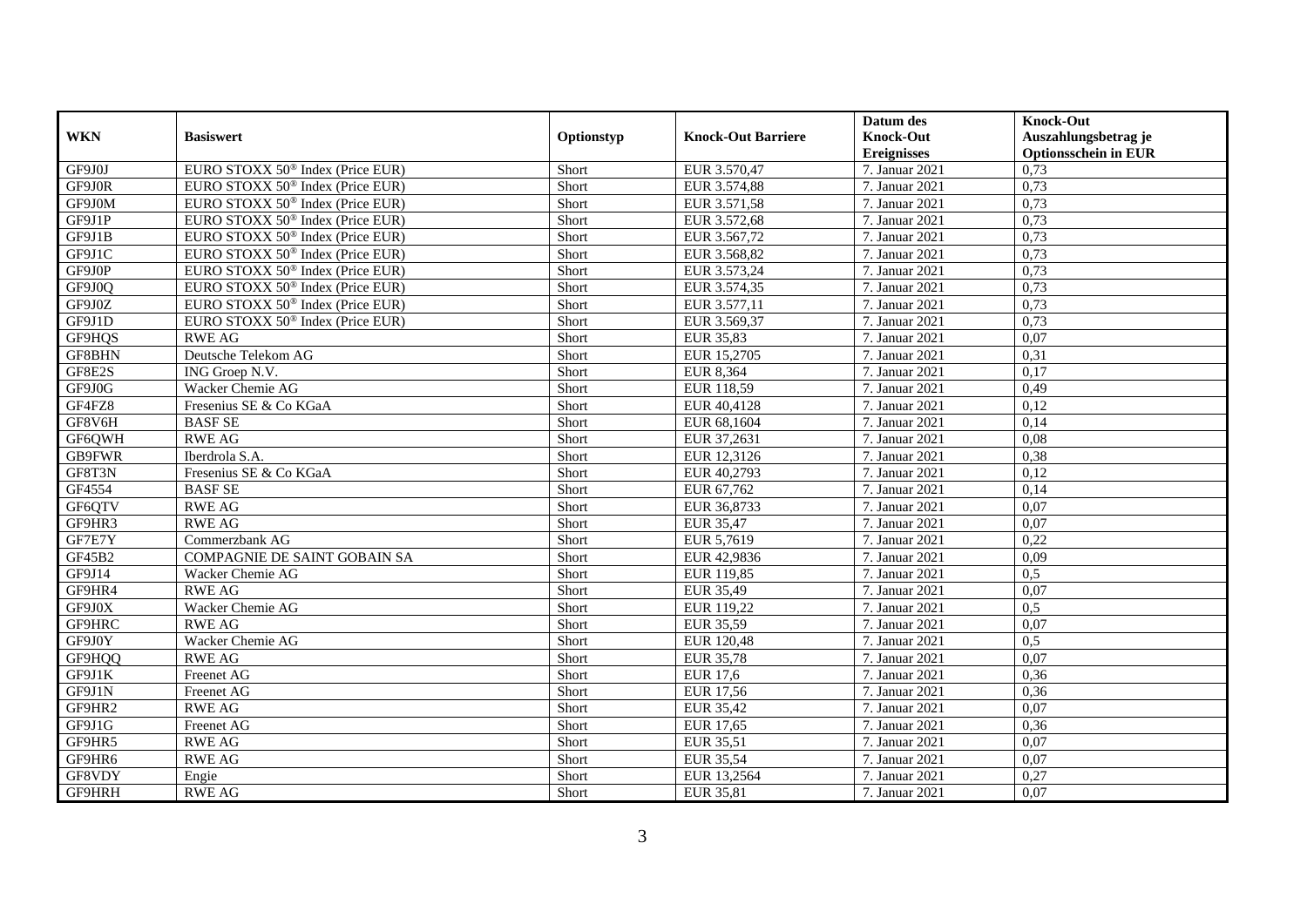|               |                                                       |            |                           | Datum des          | <b>Knock-Out</b>            |
|---------------|-------------------------------------------------------|------------|---------------------------|--------------------|-----------------------------|
| <b>WKN</b>    | <b>Basiswert</b>                                      | Optionstyp | <b>Knock-Out Barriere</b> | <b>Knock-Out</b>   | Auszahlungsbetrag je        |
|               |                                                       |            |                           | <b>Ereignisses</b> | <b>Optionsschein in EUR</b> |
| GF9HRP        | <b>RWE AG</b>                                         | Short      | <b>EUR 35,98</b>          | 7. Januar 2021     | 0,07                        |
| GF5UQC        | Enel S.p.A.                                           | Short      | EUR 8,9712                | 7. Januar 2021     | 0,18                        |
| GF9HRQ        | <b>RWE AG</b>                                         | Short      | EUR 36,01                 | 7. Januar 2021     | 0,07                        |
| GF8BSS        | <b>BP</b> Plc                                         | Short      | GBP 2,9421                | 7. Januar 2021     | 0,07                        |
| GF9HR9        | <b>RWE AG</b>                                         | Short      | <b>EUR 35,56</b>          | 7. Januar 2021     | 0,07                        |
| <b>GF9HRK</b> | <b>RWE AG</b>                                         | Short      | <b>EUR 35,86</b>          | 7. Januar 2021     | 0.07                        |
| GF9HRL        | <b>RWE AG</b>                                         | Short      | EUR 35,74                 | 7. Januar 2021     | 0.07                        |
| GF9HRD        | <b>RWE AG</b>                                         | Short      | EUR 36,16                 | 7. Januar 2021     | 0,07                        |
| GF9HRE        | <b>RWE AG</b>                                         | Short      | <b>EUR 35,61</b>          | 7. Januar 2021     | 0,07                        |
| GF9HRF        | <b>RWE AG</b>                                         | Short      | EUR 35,76                 | 7. Januar 2021     | 0,07                        |
| GF9HRZ        | <b>RWE AG</b>                                         | Short      | EUR 36,49                 | 7. Januar 2021     | 0,08                        |
| GF9HS0        | <b>RWE AG</b>                                         | Short      | EUR 36,62                 | 7. Januar 2021     | 0,07                        |
| GF9HR7        | <b>RWE AG</b>                                         | Short      | <b>EUR 35,44</b>          | 7. Januar 2021     | 0,07                        |
| GF9HS5        | <b>RWE AG</b>                                         | Short      | <b>EUR 37</b>             | 7. Januar 2021     | 0.08                        |
| GF9HS6        | <b>RWE AG</b>                                         | Short      | EUR 37,1                  | 7. Januar 2021     | 0,08                        |
| GF9HRX        | <b>RWE AG</b>                                         | Short      | EUR 36,24                 | 7. Januar 2021     | 0,07                        |
| GF9HRY        | <b>RWE AG</b>                                         | Short      | <b>EUR 36,2</b>           | 7. Januar 2021     | 0,07                        |
| GF9HRT        | <b>RWE AG</b>                                         | Short      | EUR 36,12                 | 7. Januar 2021     | 0,07                        |
| GF9HRU        | <b>RWE AG</b>                                         | Short      | EUR 36,33                 | 7. Januar 2021     | 0,08                        |
| GF9HRM        | <b>RWE AG</b>                                         | Short      | EUR 35,89                 | 7. Januar 2021     | 0,07                        |
| GF9HRN        | <b>RWE AG</b>                                         | Short      | <b>EUR 35,95</b>          | 7. Januar 2021     | 0,07                        |
| GF9HRV        | <b>RWE AG</b>                                         | Short      | EUR 36,55                 | 7. Januar 2021     | 0.08                        |
| GF9HRW        | <b>RWE AG</b>                                         | Short      | <b>EUR 36,68</b>          | 7. Januar 2021     | 0,08                        |
| GF9HS3        | <b>RWE AG</b>                                         | Short      | <b>EUR 35,92</b>          | 7. Januar 2021     | 0.07                        |
| GF9HS4        | <b>RWE AG</b>                                         | Short      | EUR 36,76                 | 7. Januar 2021     | 0,08                        |
| GF9HS1        | <b>RWE AG</b>                                         | Short      | EUR 36,29                 | 7. Januar 2021     | 0,07                        |
| GF2TGT        | Covestro AG                                           | Short      | EUR 53,6506               | 7. Januar 2021     | 0,16                        |
| GF4D23        | Siemens AG                                            | Short      | EUR 123,5027              | 7. Januar 2021     | 0,25                        |
| GB7Q8W        | $\overline{\text{DAX}^{\otimes}}$ (Performance Index) | Short      | EUR 13.979,052            | 7. Januar 2021     | 1,38                        |
| GB7Q8Z        | $\text{DAX}^{\textcircled{}}$ (Performance Index)     | Short      | EUR 13.954,926            | 7. Januar 2021     | 1,38                        |
| GF9ASA        | ThyssenKrupp AG                                       | Short      | <b>EUR 9,1</b>            | 7. Januar 2021     | 0,48                        |
| GF9E6W        | CBOT Wheat Future (Generic Front Month Future)        | Long       | <b>USD 6,4</b>            | 7. Januar 2021     | 2,47                        |
| GF9HBJ        | CBOT Soybeans Future (Generic Front Month Future)     | Long       | <b>USD 13,55</b>          | 7. Januar 2021     | 7,2                         |
| GF91UF        | HeidelbergCement AG                                   | Short      | EUR 68,5673               | 7. Januar 2021     | 0,14                        |
| GF8BJR        | Deutsche Telekom AG                                   | Short      | EUR 15,2998               | 7. Januar 2021     | 0,31                        |
| GF9EP5        | Deutsche Post AG                                      | Short      | EUR 41,11                 | 7. Januar 2021     | 0,08                        |
| GF9EP6        | Deutsche Post AG                                      | Short      | EUR 41,09                 | 7. Januar 2021     | 0,08                        |
| GF9EP3        | Deutsche Post AG                                      | Short      | EUR 41,07                 | 7. Januar 2021     | 0,08                        |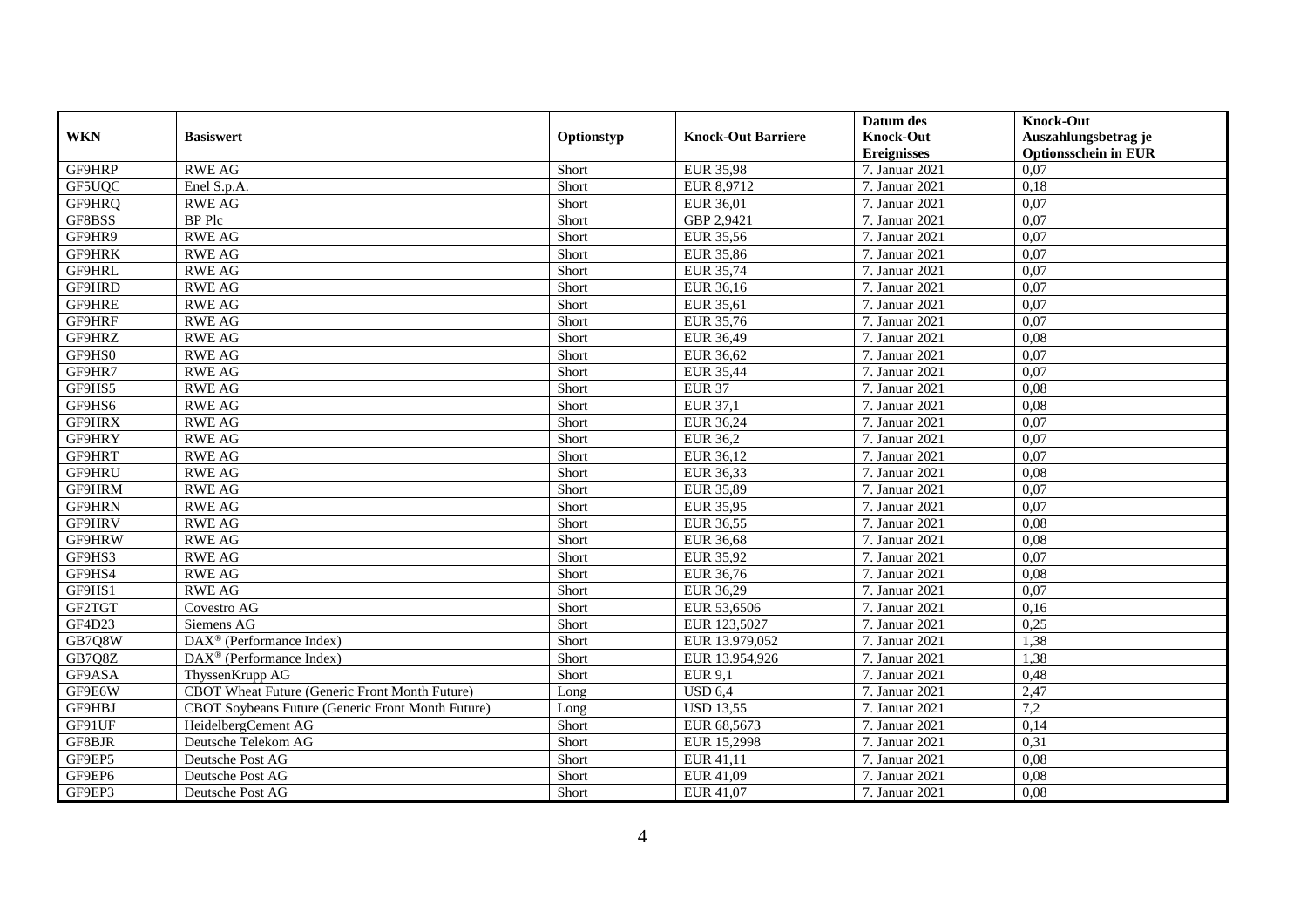|               |                                                          |            |                           | Datum des          | <b>Knock-Out</b>            |
|---------------|----------------------------------------------------------|------------|---------------------------|--------------------|-----------------------------|
| <b>WKN</b>    | <b>Basiswert</b>                                         | Optionstyp | <b>Knock-Out Barriere</b> | <b>Knock-Out</b>   | Auszahlungsbetrag je        |
|               |                                                          |            |                           | <b>Ereignisses</b> | <b>Optionsschein in EUR</b> |
| GF9ENZ        | Deutsche Post AG                                         | Short      | EUR 41,06                 | 7. Januar 2021     | 0.08                        |
| GC8LFJ        | Aegon N.V.                                               | Short      | EUR 3,5477                | 7. Januar 2021     | 0,07                        |
| GF8XQ7        | Deutsche Telekom AG                                      | Short      | EUR 15,3615               | 7. Januar 2021     | 0,31                        |
| GF7JQE        | Bayer AG                                                 | Short      | EUR 53,1337               | 7. Januar 2021     | 0,16                        |
| GC0001        | 1 Feinunze Gold, Feinheit mind. 0,995, LBMA              | Long       | <b>USD 1.910</b>          | 7. Januar 2021     | 3,04                        |
| GF7Q28        | Nordex SE                                                | Short      | EUR 25,0791               | 7. Januar 2021     | 1,31                        |
| GF8BT6        | ABN AMRO Bank N.V.                                       | Short      | EUR 8,7969                | 7. Januar 2021     | 0,27                        |
| GF9HBK        | CBOT Soybeans Future (Generic Front Month Future)        | Long       | <b>USD 13,5</b>           | 7. Januar 2021     | 7,18                        |
| GF9HBL        | <b>CBOT Sovbeans Future (Generic Front Month Future)</b> | Long       | <b>USD 13,45</b>          | 7. Januar 2021     | 7,15                        |
| GB6H3N        | Schneider Electric SE                                    | Short      | EUR 126,7746              | 7. Januar 2021     | 0,53                        |
| GF5UQ0        | Schneider Electric SE                                    | Short      | EUR 126,492               | 7. Januar 2021     | 0,26                        |
| GF8V6M        | <b>BASFSE</b>                                            | Short      | EUR 68,3169               | 7. Januar 2021     | 0,14                        |
| GF91VU        | Uber Technologies, Inc.                                  | Short      | <b>USD 54,6095</b>        | 7. Januar 2021     | 0,28                        |
| GF9HPS        | Tesla Inc                                                | Short      | <b>USD 764,16</b>         | 7. Januar 2021     | 0,33                        |
| GF9HPX        | Tesla Inc                                                | Short      | <b>USD 774,22</b>         | 7. Januar 2021     | 0,33                        |
| <b>GF8E56</b> | Walgreens Boots Alliance, Inc.                           | Short      | <b>USD 43,5424</b>        | 7. Januar 2021     | 0,05                        |
| GF9HQT        | Moderna Inc                                              | Short      | <b>USD 117,57</b>         | 7. Januar 2021     | 1,06                        |
| GF9HOD        | Tesla Inc                                                | Short      | <b>USD 778.31</b>         | 7. Januar 2021     | 0.33                        |
| GF7Q1Q        | Walgreens Boots Alliance, Inc.                           | Short      | <b>USD 43,9886</b>        | 7. Januar 2021     | 0,11                        |
| GF9HQ0        | Tesla Inc                                                | Short      | <b>USD 752,37</b>         | 7. Januar 2021     | 0,32                        |
| GF9HQH        | Moderna Inc                                              | Short      | <b>USD 111,98</b>         | 7. Januar 2021     | 1,01                        |
| GF5Y25        | Micron Technology, Inc.                                  | Short      | <b>USD 79,2373</b>        | 7. Januar 2021     | 0,34                        |
| GF9HPV        | Tesla Inc                                                | Short      | <b>USD 750,52</b>         | 7. Januar 2021     | 0,32                        |
| GF9HQV        | Moderna Inc                                              | Short      | <b>USD 109,51</b>         | 7. Januar 2021     | 0,99                        |
| GF9HR8        | Tesla Inc                                                | Short      | <b>USD 767,2</b>          | 7. Januar 2021     | 0,33                        |
| GF9HQW        | Moderna Inc                                              | Short      | <b>USD 111,04</b>         | 7. Januar 2021     |                             |
| GF9HQ1        | Tesla Inc                                                | Short      | <b>USD 754,37</b>         | 7. Januar 2021     | 0,32                        |
| GF9HQX        | Moderna Inc                                              | Short      | <b>USD 114,31</b>         | 7. Januar 2021     | 1,03                        |
| GF71MG        | EUR/JPY (WM-Fixing)                                      | Short      | JPY 127,34918             | 7. Januar 2021     |                             |
| GF9HQ2        | Tesla Inc                                                | Short      | <b>USD 748,79</b>         | 7. Januar 2021     | 0,32                        |
| GF9HQF        | Moderna Inc                                              | Short      | <b>USD 108,87</b>         | 7. Januar 2021     | 0,98                        |
| GF9HQK        | Tesla Inc                                                | Short      | <b>USD 744,26</b>         | 7. Januar 2021     | 0,32                        |
| GF9HQG        | Moderna Inc                                              | Short      | <b>USD 110,23</b>         | 7. Januar 2021     | 0,99                        |
| GF9HPU        | Tesla Inc                                                | Short      | <b>USD 770,53</b>         | 7. Januar 2021     | 0,33                        |
| GF9HRG        | Tesla Inc                                                | Short      | <b>USD 742,94</b>         | 7. Januar 2021     | 0,32                        |
| GF9HQM        | Tesla Inc                                                | Short      | <b>USD 761,39</b>         | 7. Januar 2021     | 0,33                        |
| GF7Q7T        | Orange SA                                                | Short      | EUR 10,3953               | 7. Januar 2021     | 0,21                        |
| GF9HPW        | Tesla Inc                                                | Short      | <b>USD 782,89</b>         | 7. Januar 2021     | 0,33                        |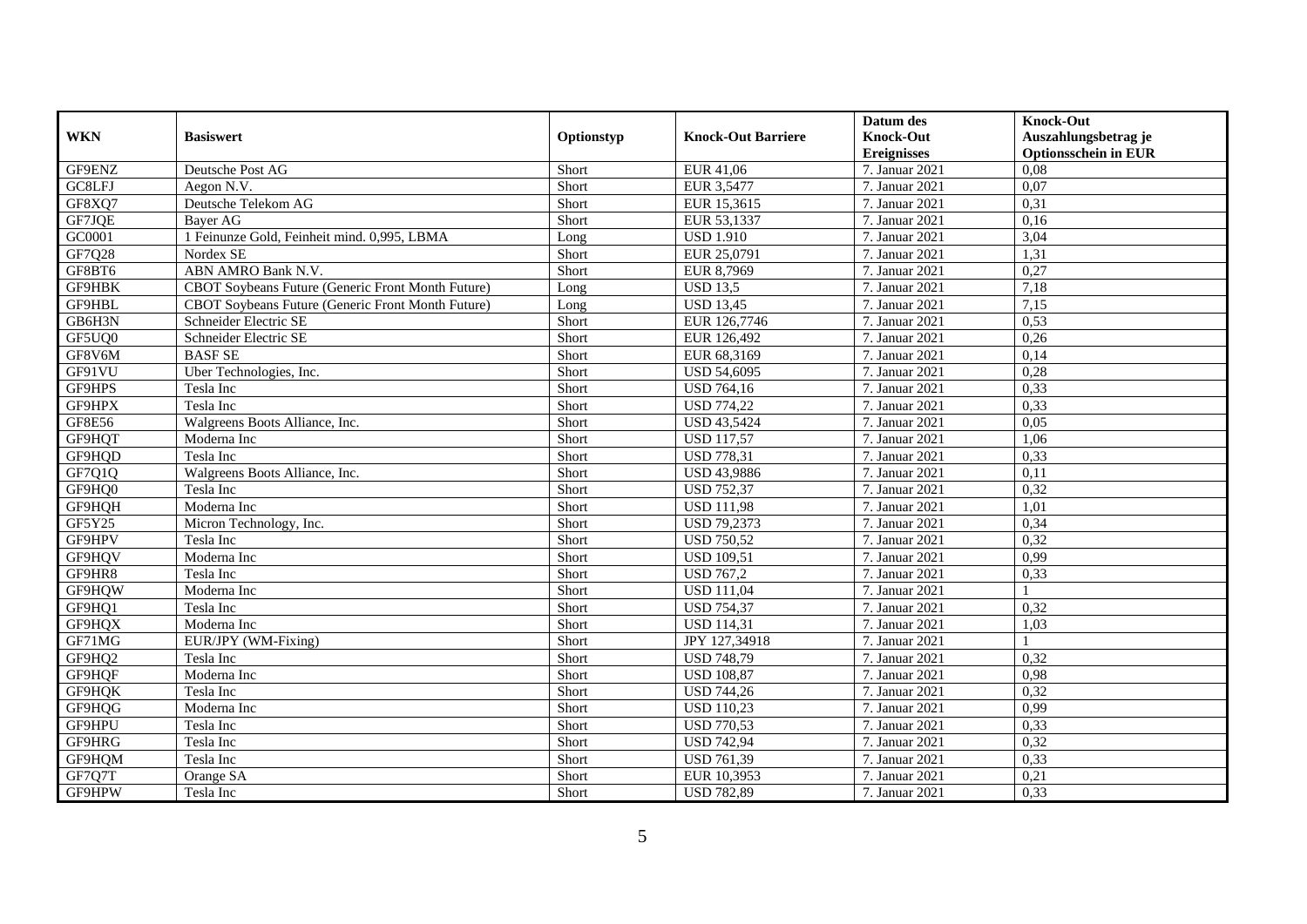|               |                                                          |            |                           | Datum des                              | <b>Knock-Out</b>                                    |
|---------------|----------------------------------------------------------|------------|---------------------------|----------------------------------------|-----------------------------------------------------|
| <b>WKN</b>    | <b>Basiswert</b>                                         | Optionstyp | <b>Knock-Out Barriere</b> | <b>Knock-Out</b><br><b>Ereignisses</b> | Auszahlungsbetrag je<br><b>Optionsschein in EUR</b> |
| GF6QQ0        | Beyond Meat, Inc.                                        | Long       | <b>USD 117,1577</b>       | 7. Januar 2021                         | 0,78                                                |
| GF9HQE        | Moderna Inc                                              | Short      | <b>USD 122,47</b>         | 7. Januar 2021                         | 1,11                                                |
| GF5Y1M        | ArcelorMittal S.A.                                       | Short      | EUR 20,6402               | 7. Januar 2021                         | 0,11                                                |
| GF8BFV        | S&P 500 <sup>®</sup> Index                               | Short      | USD 3.796,062             | 7. Januar 2021                         | 0,63                                                |
| GB9PN5        | EURO STOXX 50 <sup>®</sup> Index (Price EUR)             | Short      | EUR 3.630, 347            | 7. Januar 2021                         | 0,73                                                |
| GB8SJF        | $DAX^{\otimes}$ (Performance Index)                      | Short      | EUR 13.991,599            | 7. Januar 2021                         | 1,39                                                |
| GB59KJ        | DAX <sup>®</sup> (Performance Index)/ X-DAX <sup>®</sup> | Short      | EUR 14.002,95             | 7. Januar 2021                         | 1,39                                                |
| GB49KC        | Dow Jones Industrial Average <sup>®</sup> Index          | Short      | USD 31.031,968            | 7. Januar 2021                         | 0,51                                                |
| GB7Q8V        | $\text{DAX}^{\otimes}$ (Performance Index)               | Short      | EUR 13.998,354            | 7. Januar 2021                         | 1,39                                                |
| GB3YUB        | Dow Jones Industrial Average® Index                      | Short      | USD 31.013,15             | 7. Januar 2021                         | 0,51                                                |
| GF1R0L        | S&P 500 <sup>®</sup> Index                               | Short      | USD 3.785,841             | 7. Januar 2021                         | 0,63                                                |
| GB5285        | Dow Jones Industrial Average® Index                      | Short      | USD 31.051,89             | 7. Januar 2021                         | 0,51                                                |
| GC62DZ        | S&P 500 <sup>®</sup> Index                               | Short      | USD 3.791,447             | 7. Januar 2021                         | 0,63                                                |
| GF6CMG        | Dow Jones Industrial Average® Index                      | Short      | USD 31.073,215            | 7. Januar 2021                         | 0,52                                                |
| GC9LM6        | Dow Jones Industrial Average® Index                      | Short      | USD 31.043,279            | 7. Januar 2021                         | 0,51                                                |
| GC97PM        | Dow Jones Industrial Average <sup>®</sup> Index          | Short      | USD 31.027,894            | 7. Januar 2021                         | 0,51                                                |
| GF7Q6X        | JPMorgan Chase & Co.                                     | Short      | <b>USD 137,25</b>         | 7. Januar 2021                         | 0,23                                                |
| GF8VB8        | Deutsche Bank AG                                         | Short      | EUR 9,4782                | 7. Januar 2021                         | 0,39                                                |
| GF91JD        | Deutsche Post AG                                         | Short      | EUR 41,4515               | 7. Januar 2021                         | 0,08                                                |
| GF8BSR        | BP Plc                                                   | Short      | GBP 2,9714                | 7. Januar 2021                         | 0,07                                                |
| GF8XWP        | NIKE, Inc.                                               | Short      | USD 144,4462              | 7. Januar 2021                         | 0,24                                                |
| GF5Y57        | Applied Materials, Inc.                                  | Short      | <b>USD 94,0048</b>        | 7. Januar 2021                         | 0,32                                                |
| GC70FH        | Walgreens Boots Alliance, Inc.                           | Short      | <b>USD 45,1243</b>        | 7. Januar 2021                         | 0,11                                                |
| GF91VP        | Uber Technologies, Inc.                                  | Short      | <b>USD 55,5191</b>        | 7. Januar 2021                         | 0,29                                                |
| GC70FJ        | Walgreens Boots Alliance, Inc.                           | Short      | <b>USD 45,7032</b>        | 7. Januar 2021                         | 0,11                                                |
| <b>GF8E59</b> | Walgreens Boots Alliance, Inc.                           | Short      | <b>USD 44,6358</b>        | 7. Januar 2021                         | 0,11                                                |
| GF4N9D        | ABB Ltd                                                  | Short      | CHF 26,5725               | 7. Januar 2021                         | 0,76                                                |
| GF8BFA        | S&P 500 <sup>®</sup> Index                               | Short      | USD 3.802,828             | 7. Januar 2021                         | 0,63                                                |
| GF0D4Q        | Dow Jones Industrial Average® Index                      | Short      | USD 31.099,78             | 7. Januar 2021                         | 0,52                                                |
| GB58AL        | Dow Jones Industrial Average <sup>®</sup> Index          | Short      | USD 31.087,508            | 7. Januar 2021                         | 0,52                                                |
| GF8QCK        | S&P 500 <sup>®</sup> Index                               | Short      | USD 3.807,309             | 7. Januar 2021                         | 0,63                                                |
| GB5J94        | Dow Jones Industrial Average® Index                      | Short      | USD 31.124,652            | 7. Januar 2021                         | 0,52                                                |
| GB5ZC4        | Dow Jones Industrial Average <sup>®</sup> Index          | Short      | USD 31.160,842            | 7. Januar 2021                         | 0,52                                                |
| GF6CKZ        | Dow Jones Industrial Average® Index                      | Short      | USD 31.151,283            | 7. Januar 2021                         | 0,52                                                |
| GF9J43        | Infineon Technologies AG                                 | Short      | EUR 32,02                 | 7. Januar 2021                         | 1,33                                                |
| GF9HQ3        | Tesla Inc                                                | Short      | <b>USD 800,55</b>         | 7. Januar 2021                         | 0,34                                                |
| GF12YK        | Tesla Inc                                                | Short      | USD 793,3252              | 7. Januar 2021                         | 1,59                                                |
| GF9J45        | Infineon Technologies AG                                 | Short      | <b>EUR 32,05</b>          | 7. Januar 2021                         | 1,34                                                |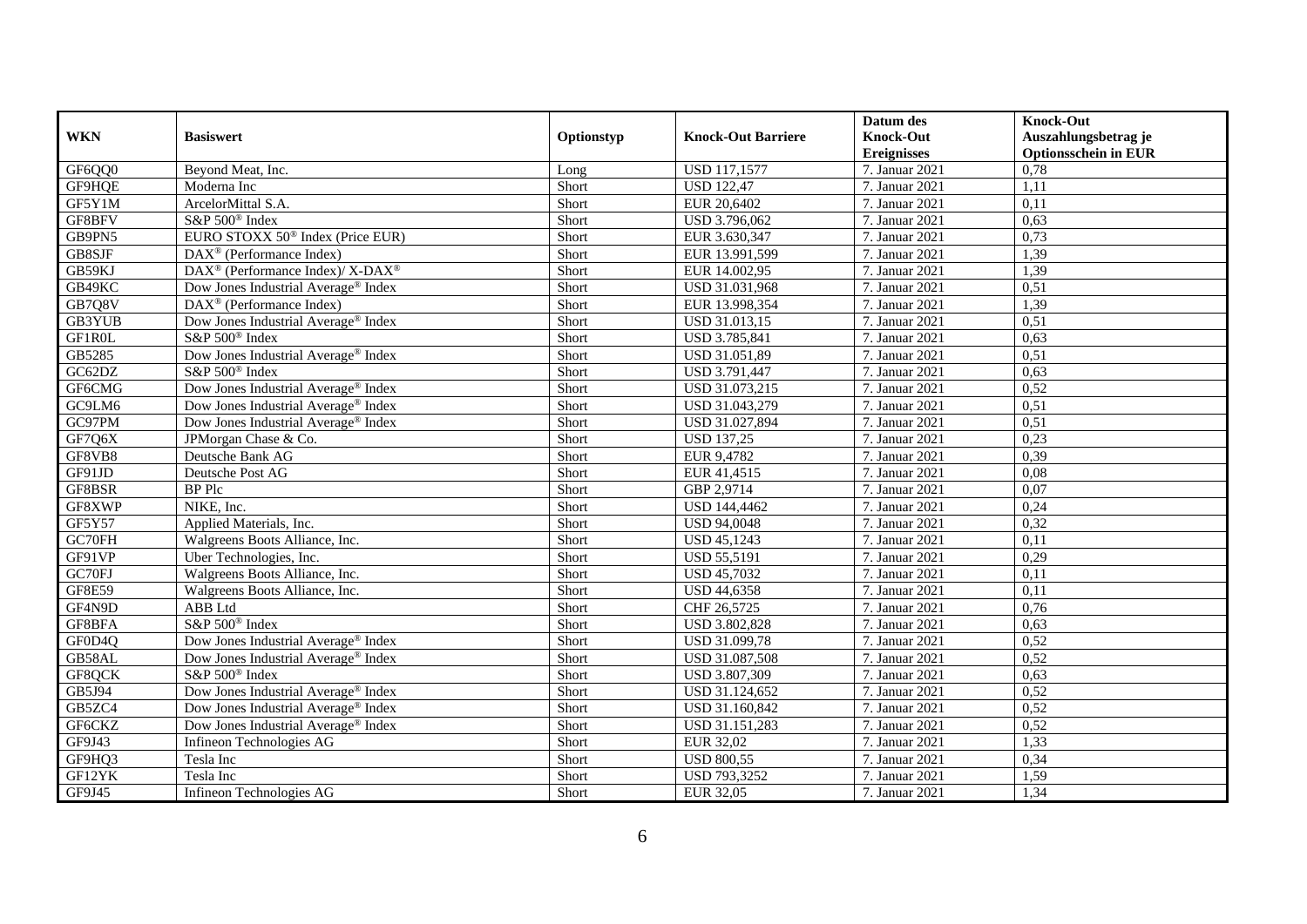|               |                                                                                         |            |                           | Datum des                              | <b>Knock-Out</b>                                    |
|---------------|-----------------------------------------------------------------------------------------|------------|---------------------------|----------------------------------------|-----------------------------------------------------|
| <b>WKN</b>    | <b>Basiswert</b>                                                                        | Optionstyp | <b>Knock-Out Barriere</b> | <b>Knock-Out</b><br><b>Ereignisses</b> | Auszahlungsbetrag je<br><b>Optionsschein in EUR</b> |
| GF7GV4        | <b>CSX</b> Corporation                                                                  | Short      | <b>USD 93,7332</b>        | 7. Januar 2021                         | 0,15                                                |
| GF8QAB        | S&P 500 <sup>®</sup> Index                                                              | Short      | <b>USD 3.810,528</b>      | 7. Januar 2021                         | 0,63                                                |
| GB641G        | Dow Jones Industrial Average® Index                                                     | Short      | USD 31.186.314            | 7. Januar 2021                         | 0,52                                                |
| GF8VBA        | Deutsche Bank AG                                                                        | Short      | EUR 9,5261                | 7. Januar 2021                         | 0,39                                                |
| GB9PN4        | EURO STOXX 50 <sup>®</sup> Index (Price EUR)                                            | Short      | EUR 3.635,192             | 7. Januar 2021                         | 0,73                                                |
| GF91K3        | Square Inc                                                                              | Short      | USD 239,9683              | 7. Januar 2021                         | 1,02                                                |
| GF3GGZ        | Broadcom Inc                                                                            | Short      | USD 441,7421              | 7. Januar 2021                         | 1,1                                                 |
| GF4LME        | NASDAQ-100 Index®                                                                       | Short      | USD 12.963,045            | 7. Januar 2021                         | 2,16                                                |
| GF1K04        | NASDAQ-100 Index®                                                                       | Short      | USD 12.949,677            | 7. Januar 2021                         | 2,16                                                |
| GB8UM6        | DAX <sup>®</sup> (Performance Index)/ X-DAX <sup>®</sup>                                | Short      | EUR 14.051,028            | 8. Januar 2021                         | 1,38                                                |
| GB8SR2        | $DAX^{\circledcirc}$ (Performance Index)/X-DAX <sup>®</sup>                             | Short      | EUR 14.010,945            | 8. Januar 2021                         | 1,37                                                |
| GB8UM5        | DAX <sup>®</sup> (Performance Index)/ X-DAX <sup>®</sup>                                | Short      | EUR 14.089,723            | 8. Januar 2021                         | 1,38                                                |
| GF9L9E        | NYMEX Light, Sweet Crude Oil Future (Generic Front<br>Month Future)                     | Short      | <b>USD 51</b>             | 8. Januar 2021                         | 1,29                                                |
| GF9L9T        | CBOT Wheat Future (Generic Front Month Future)                                          | Short      | <b>USD 6.45</b>           | 8. Januar 2021                         | 2,77                                                |
| GB3JFT        | DAX <sup>®</sup> (Performance Index)/ X-DAX <sup>®</sup>                                | Short      | EUR 14.069,059            | 8. Januar 2021                         | 1,38                                                |
| GB6MEJ        | DAX <sup>®</sup> (Performance Index)/ X-DAX <sup>®</sup>                                | Short      | EUR 14.065,419            | 8. Januar 2021                         | 1,38                                                |
| GB2GQK        | $\text{DAX}^{\circledR}$ (Performance Index)/X-DAX <sup>®</sup>                         | Short      | EUR 14.021,555            | 8. Januar 2021                         | 1,37                                                |
| GB5P3R        | DAX <sup>®</sup> (Performance Index)/ X-DAX <sup>®</sup>                                | Short      | EUR 14.038,81             | 8. Januar 2021                         | 1,38                                                |
| GB5P3S        | $\text{DAX}^{\circledR}$ (Performance Index)/X-DAX <sup>®</sup>                         | Short      | EUR 14.034,01             | 8. Januar 2021                         | 1,38                                                |
| GF9L9P        | <b>CBOT Soybeans Future (Generic Front Month Future)</b>                                | Short      | <b>USD 13,6</b>           | 8. Januar 2021                         | 8,34                                                |
| GF9FW8        | 1 Feinunze Platin, Feinheit mind. 0,9995                                                | Short      | <b>USD 1.131</b>          | 8. Januar 2021                         | 0.48                                                |
| GF9L9K        | ICE Brent Crude Oil Future (Generic Front Month<br>Future)                              | Short      | <b>USD 54,5</b>           | 8. Januar 2021                         | 1,37                                                |
| GF9L9Q        | CBOT Soybeans Future (Generic Front Month Future)                                       | Long       | <b>USD 13,55</b>          | 8. Januar 2021                         | 7,23                                                |
| GB5P3T        | DAX <sup>®</sup> (Performance Index)/ X-DAX <sup>®</sup>                                | Short      | EUR 14.029,21             | 8. Januar 2021                         | 1,37                                                |
| GF9L9N        | CBOT Soybeans Future (Generic Front Month Future)                                       | Short      | <b>USD 13.65</b>          | 8. Januar 2021                         | 8,38                                                |
| GB5P3H        | $DAX^{\circledcirc}$ (Performance Index)/X-DAX <sup>®</sup>                             | Short      | EUR 14.106,004            | 8. Januar 2021                         | 1,38                                                |
| GB5P3J        | DAX <sup>®</sup> (Performance Index)/ X-DAX <sup>®</sup>                                | Short      | EUR 14.101,204            | 8. Januar 2021                         | 1,38                                                |
| GB6R2D        | $\text{DAX}^{\circledR}$ (Performance Index)/ X-DAX <sup>®</sup>                        | Short      | EUR 14.111,524            | 8. Januar 2021                         | 1,38                                                |
| <b>GB6MEK</b> | $\text{DAX}^{\circledR}$ (Performance Index)/X-DAX <sup>®</sup>                         | Short      | EUR 14.026,923            | 8. Januar 2021                         | 1,37                                                |
| GB7C3P        | $\text{DAX}^{\circledR}$ (Performance Index)/X-DAX <sup>®</sup>                         | Short      | EUR 14.015,528            | 8. Januar 2021                         | 1,37                                                |
| GB5P3K        | $\text{DAX}^{\circledR}$ (Performance Index)/X-DAX <sup>®</sup>                         | Short      | EUR 14.096,405            | 8. Januar 2021                         | 1,38                                                |
| GB5P3L        | DAX <sup>®</sup> (Performance Index)/ X-DAX <sup>®</sup>                                | Short      | EUR 14.082,006            | 8. Januar 2021                         | 1,38                                                |
| <b>GF1VVP</b> | $\text{DAX}^{\circledast}$ (Performance Index)/ $\overline{\text{X-DAX}^{\circledast}}$ | Short      | EUR 14.045,455            | 8. Januar 2021                         | 1,38                                                |
| GB5P3M        | $\text{DAX}^{\circledR}$ (Performance Index)/ X-DAX <sup>®</sup>                        | Short      | EUR 14.077,206            | 8. Januar 2021                         | 1,38                                                |
| GB5P3N        | DAX <sup>®</sup> (Performance Index)/ X-DAX <sup>®</sup>                                | Short      | EUR 14.072,407            | 8. Januar 2021                         | 1,38                                                |
| GB7C3N        | $\text{DAX}^{\circledR}$ (Performance Index)/X-DAX <sup>®</sup>                         | Short      | EUR 14.054,111            | 8. Januar 2021                         | 1,38                                                |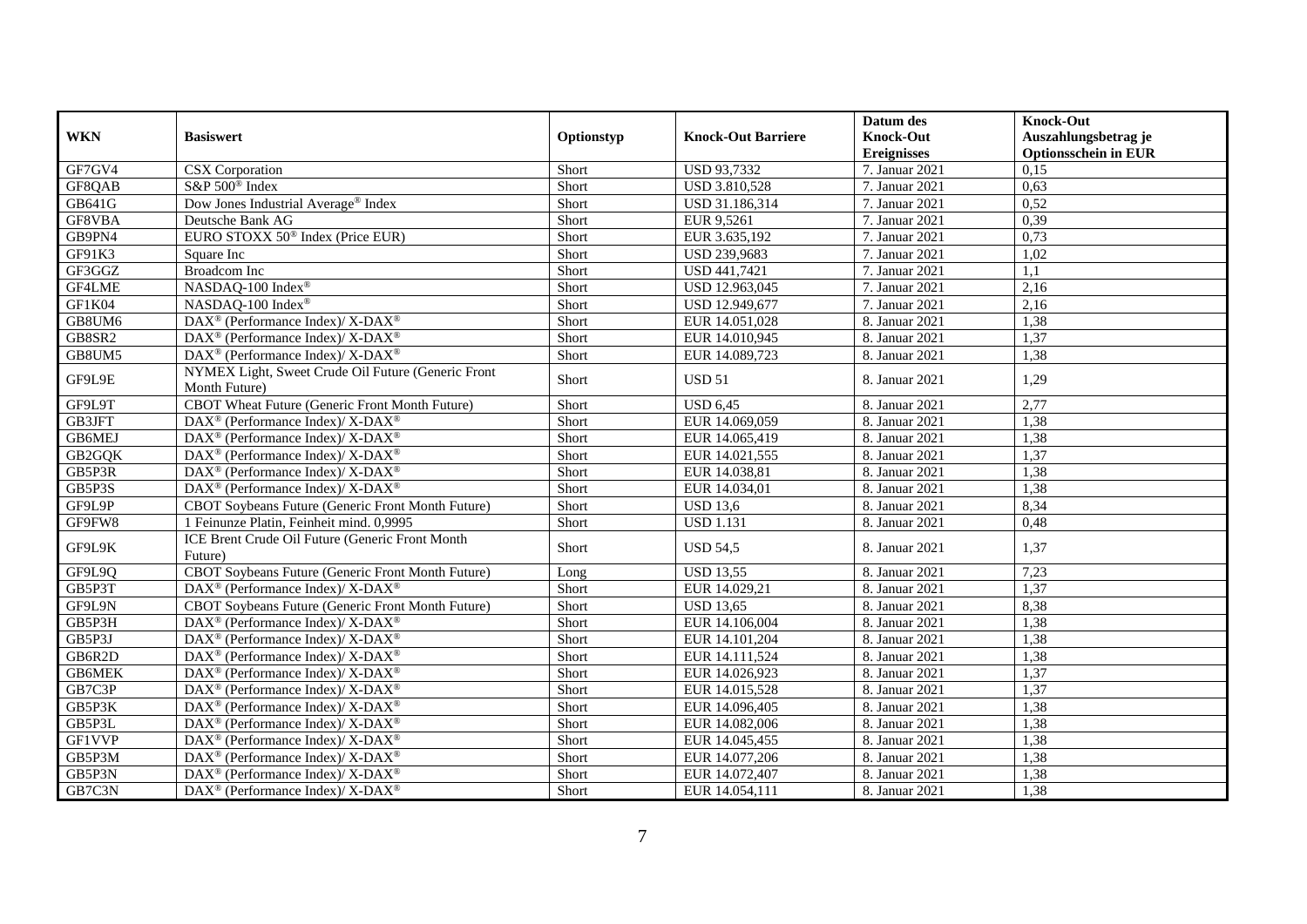|               |                                                |            |                              | Datum des          | <b>Knock-Out</b>            |
|---------------|------------------------------------------------|------------|------------------------------|--------------------|-----------------------------|
| <b>WKN</b>    | <b>Basiswert</b>                               | Optionstyp | <b>Knock-Out Barriere</b>    | <b>Knock-Out</b>   | Auszahlungsbetrag je        |
|               |                                                |            |                              | <b>Ereignisses</b> | <b>Optionsschein in EUR</b> |
| GF5UQX        | LVMH Moët Hennessy Louis Vuitton SE            | Short      | EUR 520,3627                 | 8. Januar 2021     | 1,04                        |
| GF8V2Q        | Infineon Technologies AG                       | Short      | EUR 33,217                   | 8. Januar 2021     | 1,37                        |
| GC9BHE        | Siltronic AG                                   | Short      | EUR 138,3534                 | 8. Januar 2021     | 0,88                        |
| GF8E2Y        | Aurubis AG                                     | Short      | EUR 68,7251                  | 8. Januar 2021     | 0,21                        |
| GF9J3Q        | Infineon Technologies AG                       | Short      | EUR 32,74                    | 8. Januar 2021     | 1,37                        |
| GF9HS7        | <b>RWE AG</b>                                  | Short      | EUR 37,43                    | 8. Januar 2021     | 0,08                        |
| GC0GQ2        | 1 Feinunze Silber, Feinheit mind. 0,999        | Long       | $\overline{\text{USD}}$ 26,2 | 8. Januar 2021     | 0,62                        |
| GF9J46        | Infineon Technologies AG                       | Short      | EUR 32,21                    | 8. Januar 2021     | 1,35                        |
| GF6QTS        | <b>RWE AG</b>                                  | Short      | EUR 37,76                    | 8. Januar 2021     | 0,08                        |
| GF4G0V        | Zalando SE                                     | Short      | EUR 98,4211                  | 8. Januar 2021     | 0,41                        |
| GF8BGF        | Infineon Technologies AG                       | Short      | EUR 32,9803                  | 8. Januar 2021     | 1,36                        |
| GF6QPL        | MorphoSys AG                                   | Short      | EUR 97,6034                  | 8. Januar 2021     | 0,4                         |
| GF9J47        | Infineon Technologies AG                       | Short      | EUR 32,17                    | 8. Januar 2021     | 1,34                        |
| GF9J48        | Infineon Technologies AG                       | Short      | EUR 33,34                    | 8. Januar 2021     | 1,39                        |
| GF9LXB        | Lanxess AG                                     | Short      | EUR 63,25                    | 8. Januar 2021     | 0,2                         |
| GF9LZ8        | Lanxess AG                                     | Short      | EUR 63,58                    | 8. Januar 2021     | 0,2                         |
| GF9J3H        | Infineon Technologies AG                       | Short      | EUR 32,36                    | 8. Januar 2021     | 1,35                        |
| GF9LXM        | Lanxess AG                                     | Short      | EUR 63.92                    | 8. Januar 2021     | 0,2                         |
| GF1W1W        | DAX <sup>®</sup> (Performance Index)           | Short      | EUR 14.075,086               | 8. Januar 2021     | 1,38                        |
| GF91RN        | Rheinmetall AG                                 | Short      | EUR 89,1568                  | 8. Januar 2021     | 0,27                        |
| GF9J3J        | Infineon Technologies AG                       | Short      | EUR 32,41                    | 8. Januar 2021     | 1,35                        |
| GF9LXD        | Lanxess AG                                     | Short      | EUR 64,25                    | 8. Januar 2021     | $\overline{0,2}$            |
| GF8V5S        | Rheinmetall AG                                 | Short      | EUR 88,9235                  | 8. Januar 2021     | 0,27                        |
| GF8BHB        | Deutsche Telekom AG                            | Short      | EUR 15,4463                  | 8. Januar 2021     | 0,31                        |
| GB3PMZ        | $TecDAX^{\circledast}$ (Performance Index)     | Short      | EUR 3.268,626                | 8. Januar 2021     | 0,66                        |
| <b>GB4PEN</b> | $MDAX^{\circledR}$ (Performance Index)         | Short      | EUR 31.512,546               | 8. Januar 2021     | 0,63                        |
| GF9M5F        | CAC 40 <sup>®</sup> Index                      | Short      | EUR 5.710,37                 | 8. Januar 2021     | 1,17                        |
| GF4EYF        | Uniper SE                                      | Short      | EUR 30.3899                  | 8. Januar 2021     | 0.09                        |
| GB7Q8L        | $DAX^{\circledast}$ (Performance Index)        | Short      | EUR 14.094,861               | 8. Januar 2021     | 1,38                        |
| GF5J0M        | TecDAX <sup>®</sup> (Performance Index)        | Short      | EUR 3.294,758                | 8. Januar 2021     | 0,66                        |
| GF9LZ2        | Deutsche Bank AG                               | Short      | EUR 9,44                     | 8. Januar 2021     | 0,39                        |
| GB8SJE        | $\text{DAX}^{\circledast}$ (Performance Index) | Short      | EUR 14.030,29                | 8. Januar 2021     | 0,59                        |
| GF9LZ9        | Deutsche Bank AG                               | Short      | <b>EUR 9,58</b>              | 8. Januar 2021     | 0,39                        |
| <b>GB9SUE</b> | $CAC 40$ <sup>®</sup> Index                    | Short      | EUR 5.719,147                | 8. Januar 2021     | 1,15                        |
| GB7QDZ        | TecDAX <sup>®</sup> (Performance Index)        | Short      | EUR 3.290,892                | 8. Januar 2021     | 0,66                        |
| GF9LZ4        | Deutsche Bank AG                               | Short      | <b>EUR 9,4</b>               | 8. Januar 2021     | 0,4                         |
| GF9J3M        | Infineon Technologies AG                       | Short      | EUR 33,62                    | 8. Januar 2021     | 1,4                         |
| GB6MN2        | $\text{DAX}^{\otimes}$ (Performance Index)     | Short      | EUR 14.017,299               | 8. Januar 2021     | 1,37                        |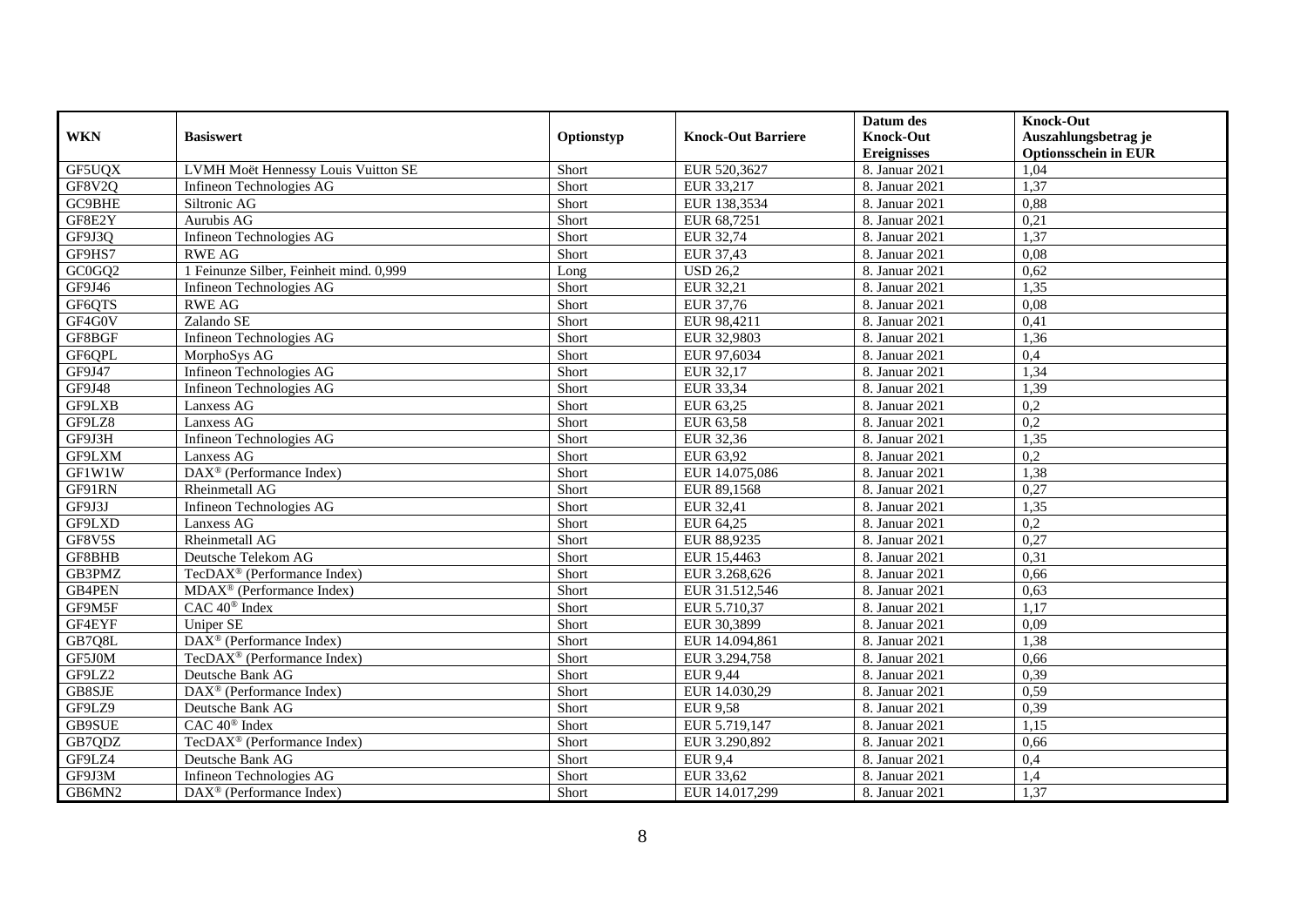|               |                                                |            |                           | Datum des          | <b>Knock-Out</b>            |
|---------------|------------------------------------------------|------------|---------------------------|--------------------|-----------------------------|
| <b>WKN</b>    | <b>Basiswert</b>                               | Optionstyp | <b>Knock-Out Barriere</b> | <b>Knock-Out</b>   | Auszahlungsbetrag je        |
|               |                                                |            |                           | <b>Ereignisses</b> | <b>Optionsschein in EUR</b> |
| GF9LZ5        | Deutsche Bank AG                               | Short      | <b>EUR 9,51</b>           | 8. Januar 2021     | 0,39                        |
| GF9LWC        | Crédit Agricole S.A.                           | Short      | <b>EUR 10,7</b>           | 8. Januar 2021     | 0,21                        |
| GB7SKF        | TecDAX <sup>®</sup> (Performance Index)        | Short      | EUR 3.300,869             | 8. Januar 2021     | 0,65                        |
| GF6KYW        | $MDAX^{\circledR}$ (Performance Index)         | Short      | EUR 31.421,726            | 8. Januar 2021     | 0,63                        |
| GB1SCX        | TecDAX <sup>®</sup> (Performance Index)        | Short      | EUR 3.267,606             | 8. Januar 2021     | 0,66                        |
| <b>GF9LVS</b> | Banco Bilbao Vizcaya Argentaria S.A.           | Short      | <b>EUR 4,34</b>           | 8. Januar 2021     | 0.09                        |
| <b>GF9LWE</b> | Crédit Agricole S.A.                           | Short      | <b>EUR 10.8</b>           | 8. Januar 2021     | 0,22                        |
| GF8E1J        | <b>BASF SE</b>                                 | Short      | EUR 68,6421               | 8. Januar 2021     | 0,14                        |
| GF9LZ0        | Deutsche Bank AG                               | Short      | <b>EUR 9,42</b>           | 8. Januar 2021     | 0,39                        |
| GB7Q8H        | DAX <sup>®</sup> (Performance Index)           | Short      | EUR 14.109,337            | 8. Januar 2021     | 1,38                        |
| GF5J0C        | TecDAX <sup>®</sup> (Performance Index)        | Short      | <b>EUR 3.302</b>          | 8. Januar 2021     | 0,66                        |
| GF9LZ1        | Deutsche Bank AG                               | Short      | <b>EUR 9,43</b>           | 8. Januar 2021     | 0,39                        |
| GF8V5V        | <b>BASF SE</b>                                 | Short      | EUR 69,08                 | 8. Januar 2021     | 0,14                        |
| GB95PK        | $AEX-Index^{\circledR}$                        | Short      | EUR 644,979               | 8. Januar 2021     | 0,13                        |
| GF5J0J        | TecDAX <sup>®</sup> (Performance Index)        | Short      | EUR 3.277,636             | 8. Januar 2021     | 0,66                        |
| GF9LZ6        | Deutsche Bank AG                               | Short      | <b>EUR 9,46</b>           | 8. Januar 2021     | 0,4                         |
| GB7Q8N        | DAX <sup>®</sup> (Performance Index)           | Short      | EUR 14.065,909            | 8. Januar 2021     | 1,38                        |
| GF9LZ7        | Deutsche Bank AG                               | Short      | <b>EUR 9,56</b>           | 8. Januar 2021     | 0,39                        |
| GF8VDB        | Société Générale S.A.                          | Short      | EUR 18,2533               | 8. Januar 2021     | 0,06                        |
| GF9LZB        | Deutsche Bank AG                               | Short      | EUR 9,45                  | 8. Januar 2021     | 0,39                        |
| GB7Q8P        | $\text{DAX}^{\circledast}$ (Performance Index) | Short      | EUR 14.051,433            | 8. Januar 2021     | 1,38                        |
| GF8DX3        | Deutsche Bank AG                               | Short      | <b>EUR 9.61</b>           | 8. Januar 2021     | 0,4                         |
| GB6R6N        | $DAX^{\otimes}$ (Performance Index)            | Short      | EUR 14.111,524            | 8. Januar 2021     | 1,38                        |
| GF0Q9Y        | $DAX^{\circledast}$ (Performance Index)        | Short      | EUR 14.086,538            | 8. Januar 2021     | 1,16                        |
| GF7Q8L        | ABN AMRO Bank N.V.                             | Short      | EUR 9,052                 | 8. Januar 2021     | 0,28                        |
| GF9M5E        | $CAC 40^{\circledast}$ Index                   | Short      | EUR 5.709,68              | 8. Januar 2021     | 1,17                        |
| GF9M5A        | $CAC 40$ <sup>®</sup> Index                    | Short      | EUR 5.704,08              | 8. Januar 2021     | 1,16                        |
| GF9FVH        | 1 Feinunze Gold, Feinheit mind. 0,995, LBMA    | Long       | <b>USD 1.894</b>          | 8. Januar 2021     | 3                           |
| GF9M5T        | Accor S.A.                                     | Long       | EUR 30,07                 | 8. Januar 2021     | 0,06                        |
| <b>GF9M57</b> | $CAC 40$ <sup>®</sup> Index                    | Short      | EUR 5.705.5               | 8. Januar 2021     | 1.16                        |
| GF9M68        | CAC 40 <sup>®</sup> Index                      | Short      | EUR 5.704,79              | 8. Januar 2021     | 1,16                        |
| GF9FVJ        | 1 Feinunze Gold, Feinheit mind. 0,995, LBMA    | Long       | <b>USD 1.887</b>          | 8. Januar 2021     | 2,99                        |
| GF9M69        | CAC 40 <sup>®</sup> Index                      | Short      | EUR 5.708,24              | 8. Januar 2021     | 1,17                        |
| GC0040        | 1 Feinunze Gold, Feinheit mind. 0,995, LBMA    | Long       | <b>USD 1.904</b>          | 8. Januar 2021     | 3,03                        |
| GF8V1J        | Infineon Technologies AG                       | Short      | EUR 32,6323               | 8. Januar 2021     | 1,35                        |
| GF9M5C        | $CAC 40$ <sup>®</sup> Index                    | Short      | EUR 5.708,98              | 8. Januar 2021     | 1,17                        |
| GF9FVG        | 1 Feinunze Gold, Feinheit mind. 0,995, LBMA    | Long       | <b>USD 1.899</b>          | 8. Januar 2021     | 3,01                        |
| GF9M5D        | CAC 40 <sup>®</sup> Index                      | Short      | EUR 5.706,88              | 8. Januar 2021     | 1,16                        |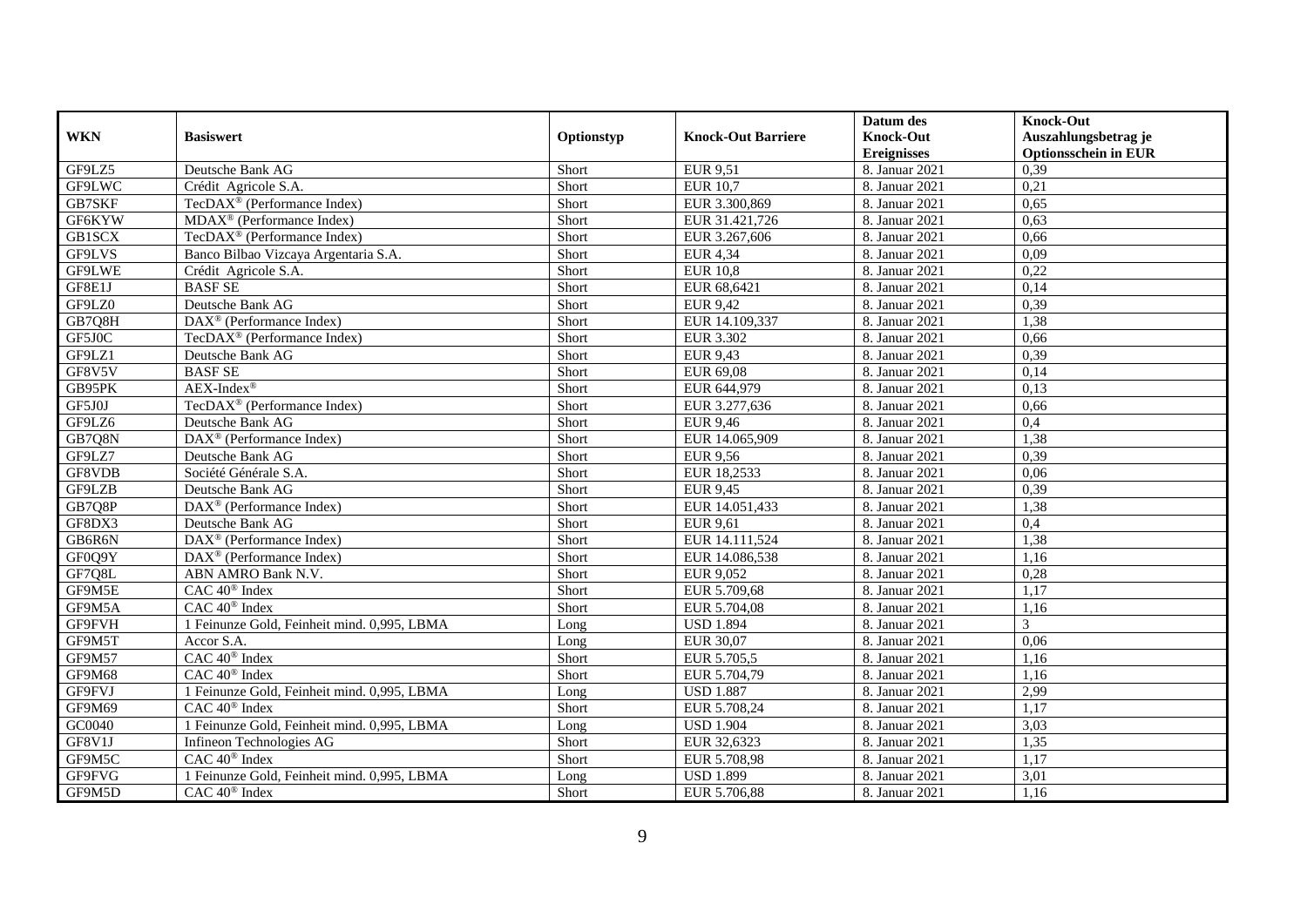|               |                                                                 |            |                           | Datum des          | <b>Knock-Out</b>            |
|---------------|-----------------------------------------------------------------|------------|---------------------------|--------------------|-----------------------------|
| <b>WKN</b>    | <b>Basiswert</b>                                                | Optionstyp | <b>Knock-Out Barriere</b> | <b>Knock-Out</b>   | Auszahlungsbetrag je        |
|               |                                                                 |            |                           | <b>Ereignisses</b> | <b>Optionsschein in EUR</b> |
| GF9M5K        | $CAC 40^{\circledast}$ Index                                    | Short      | EUR 5.711,73              | 8. Januar 2021     | 1,17                        |
| GC01YJ        | 1 Feinunze Gold, Feinheit mind. 0,995, LBMA                     | Long       | <b>USD 1.886</b>          | 8. Januar 2021     | 3                           |
| GF9M58        | CAC 40 <sup>®</sup> Index                                       | Short      | EUR 5.706,16              | 8. Januar 2021     | 1,16                        |
| GB9PN2        | EURO STOXX 50 <sup>®</sup> Index (Price EUR)                    | Short      | EUR 3.644,883             | 8. Januar 2021     | 0,73                        |
| GF99MJ        | 1 Feinunze Gold, Feinheit mind. 0,995, LBMA                     | Long       | <b>USD 1.890</b>          | 8. Januar 2021     | 2,98                        |
| GF9M6A        | $CAC 40$ <sup>®</sup> Index                                     | Short      | EUR 5.707,56              | 8. Januar 2021     | 1,16                        |
| GC01YG        | 1 Feinunze Gold, Feinheit mind. 0,995, LBMA                     | Long       | <b>USD 1.897</b>          | 8. Januar 2021     | 3,02                        |
| GB9PN3        | EURO STOXX 50 <sup>®</sup> Index (Price EUR)                    | Short      | EUR 3.640,038             | 8. Januar 2021     | 0,73                        |
| GF9J3K        | Infineon Technologies AG                                        | Short      | <b>EUR 32,83</b>          | 8. Januar 2021     | 1,36                        |
| GF9M6B        | $CAC 40$ <sup>®</sup> Index                                     | Short      | EUR 5.711,03              | 8. Januar 2021     | 1,17                        |
| GC01YH        | 1 Feinunze Gold, Feinheit mind. 0,995, LBMA                     | Long       | <b>USD 1.888</b>          | 8. Januar 2021     | $\mathfrak{Z}$              |
| GB9PN0        | EURO STOXX 50 <sup>®</sup> Index (Price EUR)                    | Short      | EUR 3.654,574             | 8. Januar 2021     | 0,73                        |
| GB9PN1        | EURO STOXX 50 <sup>®</sup> Index (Price EUR)                    | Short      | EUR 3.649,729             | 8. Januar 2021     | 0,73                        |
| GF9EP7        | Deutsche Post AG                                                | Short      | EUR 41,52                 | 8. Januar 2021     | 0.08                        |
| GF9EPE        | Deutsche Post AG                                                | Short      | EUR 41,71                 | 8. Januar 2021     | 0,09                        |
| GF9EPF        | Deutsche Post AG                                                | Short      | EUR 41,76                 | 8. Januar 2021     | 0,08                        |
| GF9EPC        | Deutsche Post AG                                                | Short      | EUR 41,59                 | 8. Januar 2021     | 0,08                        |
| GF9EPA        | Deutsche Post AG                                                | Short      | EUR 41,63                 | 8. Januar 2021     | 0.08                        |
| GF9ENF        | Deutsche Post AG                                                | Short      | EUR 41,9                  | 8. Januar 2021     | 0,09                        |
| GF9ENT        | Deutsche Post AG                                                | Short      | EUR 41,95                 | 8. Januar 2021     | 0,09                        |
| GF9J3T        | Infineon Technologies AG                                        | Short      | EUR 33,47                 | 8. Januar 2021     | 1,4                         |
| GF9EPD        | Deutsche Post AG                                                | Short      | <b>EUR 41.8</b>           | 8. Januar 2021     | 0,09                        |
| GF9ENJ        | Deutsche Post AG                                                | Short      | <b>EUR 42,07</b>          | 8. Januar 2021     | 0,09                        |
| GF7Q5R        | Takeaway.com NV                                                 | Short      | EUR 98,048                | 8. Januar 2021     | 0,41                        |
| GF9J3Z        | Infineon Technologies AG                                        | Short      | EUR 34,16                 | 8. Januar 2021     | 1,42                        |
| <b>GF1VVN</b> | $\text{DAX}^{\circledR}$ (Performance Index)/X-DAX <sup>®</sup> | Short      | EUR 14.124,473            | 8. Januar 2021     | 1,38                        |
| GF8VE8        | MorphoSys AG                                                    | Short      | EUR 98,5762               | 8. Januar 2021     | 0,41                        |
| GF4FRZ        | Infineon Technologies AG                                        | Short      | EUR 33,9151               | 8. Januar 2021     | 1,4                         |
| GC90YW        | Veolia Environment S.A.                                         | Short      | EUR 21,5503               | 8. Januar 2021     | 0,43                        |
| GB8UM4        | $\text{DAX}^{\circledR}$ (Performance Index)/X-DAX <sup>®</sup> | Short      | EUR 14.128,418            | 8. Januar 2021     | 1,38                        |
| GB2GQH        | DAX <sup>®</sup> (Performance Index)/ X-DAX <sup>®</sup>        | Short      | EUR 14.116,94             | 8. Januar 2021     | 1,38                        |
| GF8V5U        | Rheinmetall AG                                                  | Short      | EUR 89,3883               | 8. Januar 2021     | 0,27                        |
| GF5J0G        | TecDAX <sup>®</sup> (Performance Index)                         | Short      | EUR 3.305,699             | 8. Januar 2021     | 0,66                        |
| GF9HZK        | Wacker Chemie AG                                                | Short      | EUR 121,12                | 8. Januar 2021     | 0.5                         |
| GF8VEA        | MorphoSys AG                                                    | Short      | EUR 99,5056               | 8. Januar 2021     | 0,41                        |
| GF7Q5S        | Takeaway.com NV                                                 | Short      | EUR 100,0953              | 8. Januar 2021     | 0,41                        |
| GF4EXJ        | Uniper SE                                                       | Short      | EUR 30,7262               | 8. Januar 2021     | 0,09                        |
| GF9HZL        | Wacker Chemie AG                                                | Short      | EUR 121,75                | 8. Januar 2021     | 0,51                        |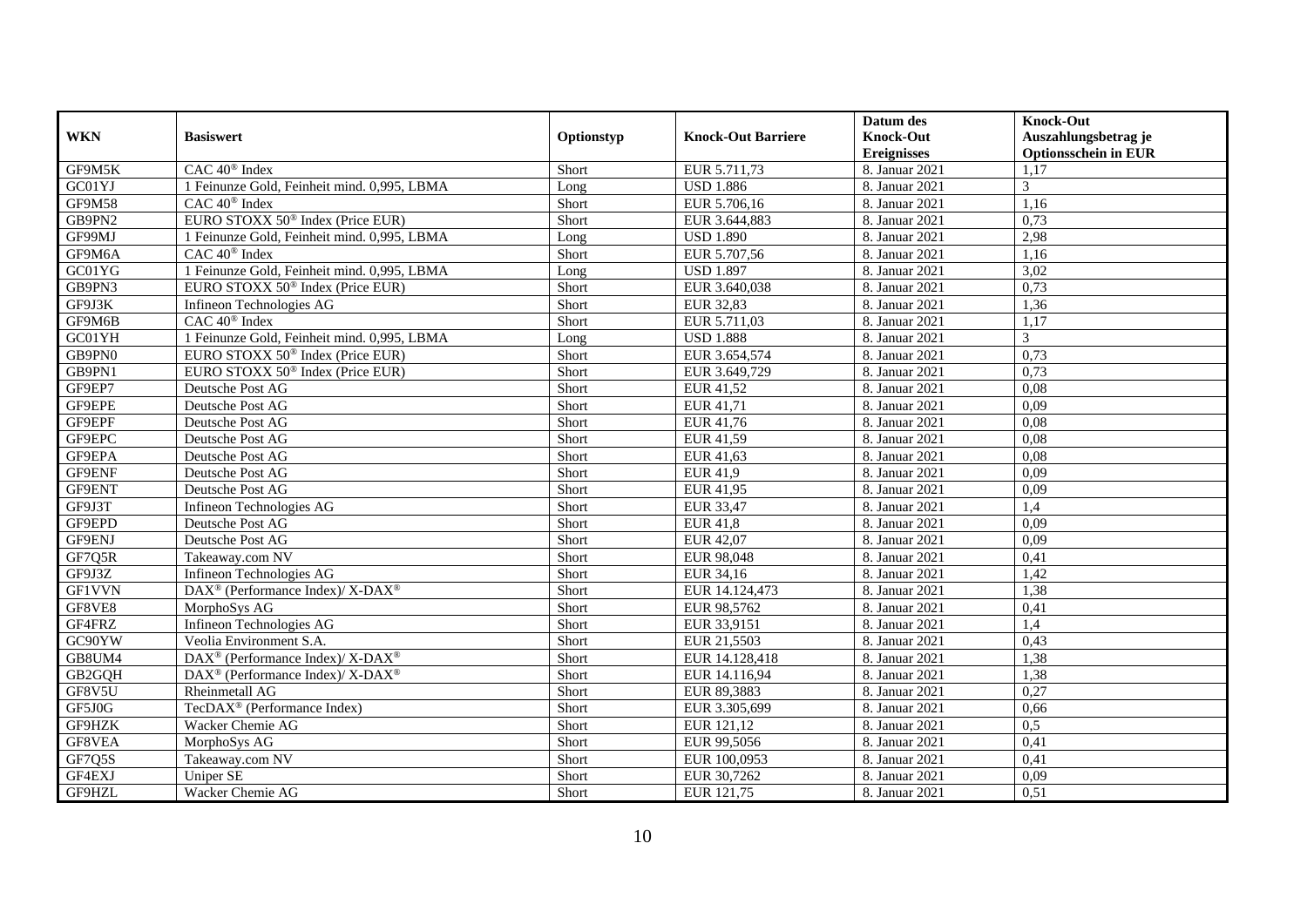| <b>WKN</b>    | <b>Basiswert</b>                                                    |            | <b>Knock-Out Barriere</b> | Datum des<br><b>Knock-Out</b> | <b>Knock-Out</b><br>Auszahlungsbetrag je |
|---------------|---------------------------------------------------------------------|------------|---------------------------|-------------------------------|------------------------------------------|
|               |                                                                     | Optionstyp |                           | <b>Ereignisses</b>            | <b>Optionsschein in EUR</b>              |
| GF9HS8        | <b>RWE AG</b>                                                       | Short      | <b>EUR 38,03</b>          | 8. Januar 2021                | 0,08                                     |
| GF9LY3        | Porsche Automobil Holding SE                                        | Long       | EUR 55,74                 | 8. Januar 2021                | 0,11                                     |
| GF9J3S        | Infineon Technologies AG                                            | Short      | <b>EUR 34,38</b>          | 8. Januar 2021                | 1,43                                     |
| GC04FJ        | 1 Feinunze Gold, Feinheit mind. 0,995, LBMA                         | Long       | <b>USD 1.881</b>          | 8. Januar 2021                | 2,99                                     |
| GF7PWW        | <b>RWE AG</b>                                                       | Short      | EUR 38,3125               | 8. Januar 2021                | 0.08                                     |
| GF61B5        | Publicis Groupe SA                                                  | Short      | EUR 44,784                | 8. Januar 2021                | 0,14                                     |
| GC37KC        | Infineon Technologies AG                                            | Short      | EUR 34,6565               | 8. Januar 2021                | 1,43                                     |
| GF9L9M        | CBOT Soybeans Future (Generic Front Month Future)                   | Short      | <b>USD 13.7</b>           | 8. Januar 2021                | 8,41                                     |
| GF99MK        | 1 Feinunze Gold, Feinheit mind. 0,995, LBMA                         | Long       | <b>USD 1.884</b>          | 8. Januar 2021                | 2,97                                     |
| <b>CH0S97</b> | ICE Brent Crude Oil Future (Generic Front Month<br>Future)          | Short      | <b>USD 55,4</b>           | 8. Januar 2021                | 1,47                                     |
| GC78F1        | NYMEX Light, Sweet Crude Oil Future (Generic Front<br>Month Future) | Short      | <b>USD 51.7</b>           | 8. Januar 2021                | 1,34                                     |
| GF8XG0        | NYMEX Light, Sweet Crude Oil Future (Generic Front<br>Month Future) | Short      | <b>USD 51,5</b>           | 8. Januar 2021                | 1,3                                      |
| GF6XHG        | Bayerische Motoren Werke AG (BMW)                                   | Long       | EUR 69,6813               | 8. Januar 2021                | 0,13                                     |
| GF6XHH        | Bayerische Motoren Werke AG (BMW)                                   | Long       | EUR 69,8246               | 8. Januar 2021                | 0,14                                     |
| GF99ML        | 1 Feinunze Gold, Feinheit mind. 0,995, LBMA                         | Long       | <b>USD 1.877</b>          | 8. Januar 2021                | 2,96                                     |
| GF9FVK        | 1 Feinunze Gold, Feinheit mind. 0,995, LBMA                         | Long       | <b>USD 1.878</b>          | 8. Januar 2021                | 2,97                                     |
| GF9L7P        | 1 Feinunze Gold, Feinheit mind. 0,995, LBMA                         | Long       | <b>USD 1.877</b>          | 8. Januar 2021                | $\mathfrak{Z}$                           |
| GF8DX7        | Deutsche Bank AG                                                    | Short      | EUR 9,6387                | 8. Januar 2021                | 0,4                                      |
| GF61BL        | <b>CVS</b> Health Corporation                                       | Short      | <b>USD 75,453</b>         | 8. Januar 2021                | 0,12                                     |
| GF8VFZ        | <b>Chevron Corporation</b>                                          | Short      | <b>USD 90,9516</b>        | 8. Januar 2021                | 0.15                                     |
| GF91SZ        | Micron Technology, Inc.                                             | Short      | <b>USD 81,3715</b>        | 8. Januar 2021                | 0,15                                     |
| GF91K2        | Square Inc                                                          | Short      | USD 244,7979              | 8. Januar 2021                | 1,04                                     |
| GF9HQ4        | Tesla Inc                                                           | Short      | <b>USD 840,58</b>         | 8. Januar 2021                | 0,25                                     |
| GF91JW        | Square Inc                                                          | Short      | USD 242,5871              | 8. Januar 2021                | 1,03                                     |
| GF1K02        | NASDAQ-100 Index®                                                   | Short      | USD 12.978,146            | 8. Januar 2021                | 2,16                                     |
| GF91K0        | Square Inc                                                          | Short      | USD 240,7653              | 8. Januar 2021                | 1,03                                     |
| GF6KX4        | NASDAQ-100 Index®                                                   | Short      | USD 13.028,738            | 8. Januar 2021                | 2,17                                     |
| GF8QAF        | S&P 500 <sup>®</sup> Index                                          | Short      | USD 3.816,531             | 8. Januar 2021                | 0,63                                     |
| GF91K1        | Square Inc                                                          | Short      | USD 243,6403              | 8. Januar 2021                | 1,04                                     |
| GF8QBE        | $S\&P 500^{\circ}$ Index                                            | Short      | USD 3.810,847             | 8. Januar 2021                | 0,63                                     |
| GF91K5        | Square Inc                                                          | Short      | USD 241,6383              | 8. Januar 2021                | 1,03                                     |
| GF1QZW        | NASDAQ-100 Index®                                                   | Short      | USD 13.007,441            | 8. Januar 2021                | 1,83                                     |
| GF1K01        | NASDAQ-100 Index®                                                   | Short      | USD 12.988,039            | 8. Januar 2021                | 1,67                                     |
| GC8C74        | S&P 500 <sup>®</sup> Index                                          | Short      | USD 3.822,928             | 8. Januar 2021                | 0,63                                     |
| GF8V8X        | Alphabet Inc. - Class C                                             | Short      | USD 1.788,6548            | 8. Januar 2021                | 0,45                                     |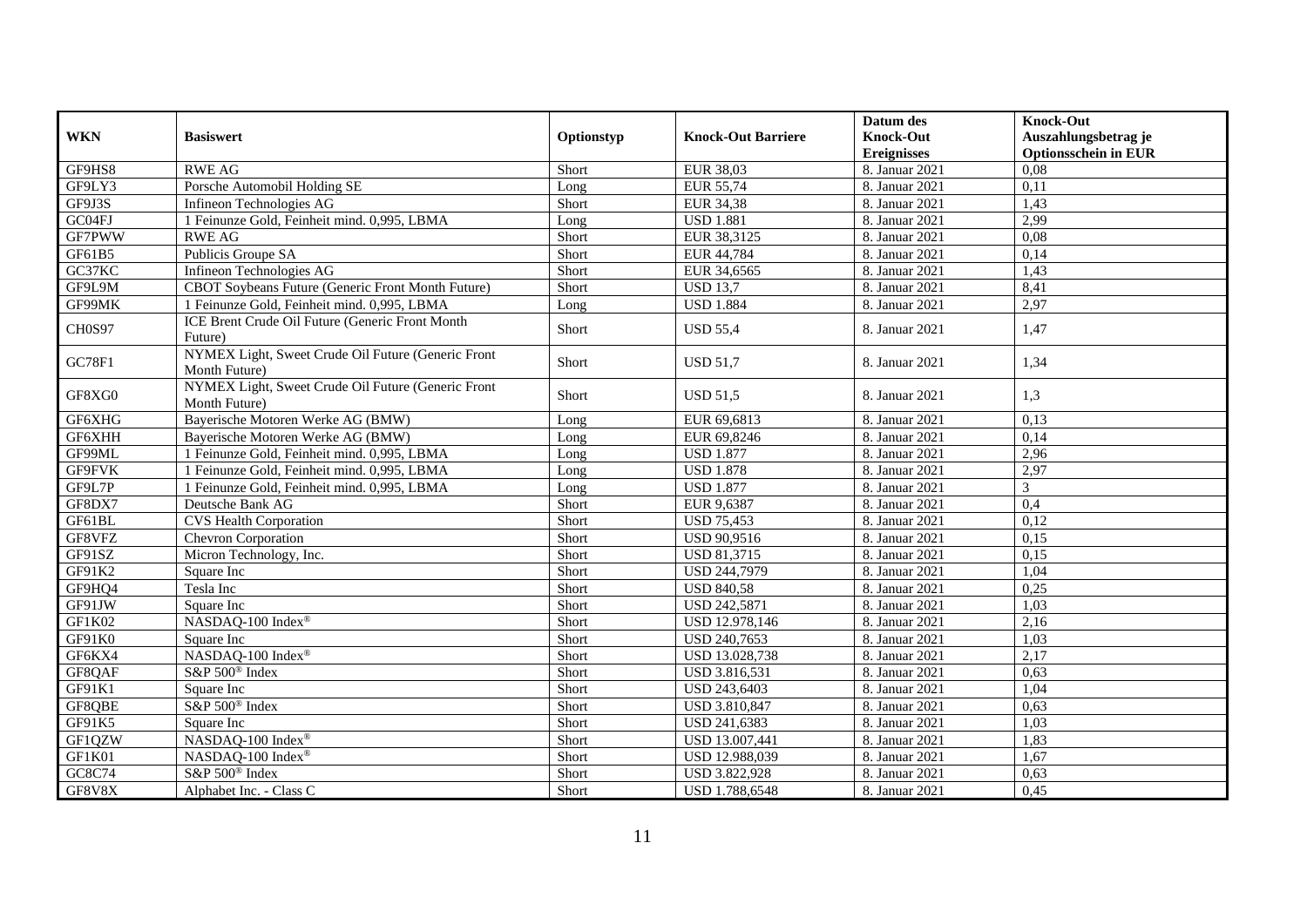| <b>WKN</b>    | <b>Basiswert</b>                                         | Optionstyp | <b>Knock-Out Barriere</b> | Datum des<br><b>Knock-Out</b> | <b>Knock-Out</b><br>Auszahlungsbetrag je |
|---------------|----------------------------------------------------------|------------|---------------------------|-------------------------------|------------------------------------------|
|               |                                                          |            |                           | <b>Ereignisses</b>            | <b>Optionsschein in EUR</b>              |
| GF8VEQ        | Ford Motor Company                                       | Short      | <b>USD 9,1012</b>         | 8. Januar 2021                | 0,23                                     |
| GF9E6X        | CBOT Wheat Future (Generic Front Month Future)           | Long       | <b>USD 6.35</b>           | 8. Januar 2021                | 2,46                                     |
| GF1UL6        | NASDAQ-100 Index®                                        | Short      | USD 13.058,681            | 8. Januar 2021                | 2,17                                     |
| GC97RC        | NASDAQ-100 Index®                                        | Short      | USD 13.047,943            | 8. Januar 2021                | 2,17                                     |
| GF9FVM        | 1 Feinunze Gold, Feinheit mind. 0,995, LBMA              | Long       | <b>USD 1.873</b>          | 8. Januar 2021                | 2,96                                     |
| GF9FVN        | 1 Feinunze Gold, Feinheit mind. 0,995, LBMA              | Long       | <b>USD 1.871</b>          | 8. Januar 2021                | 2,96                                     |
| GC04FL        | 1 Feinunze Gold, Feinheit mind. 0,995, LBMA              | Long       | <b>USD 1.868</b>          | 8. Januar 2021                | 2,97                                     |
| GC0GQ3        | 1 Feinunze Silber, Feinheit mind. 0,999                  | Long       | <b>USD 26,1</b>           | 8. Januar 2021                | 0,62                                     |
| GC05ZJ        | 1 Feinunze Gold, Feinheit mind. 0,995, LBMA              | Long       | <b>USD 1.864</b>          | 8. Januar 2021                | 2,96                                     |
| GF9LXX        | Porsche Automobil Holding SE                             | Long       | <b>EUR 55,27</b>          | 8. Januar 2021                | 0,11                                     |
| GF8XK2        | Tesla Inc                                                | Short      | USD 823,2555              | 8. Januar 2021                | 0,1                                      |
| <b>GC0JUQ</b> | 1 Feinunze Silber, Feinheit mind. 0,999                  | Long       | <b>USD 26</b>             | 8. Januar 2021                | 0,62                                     |
| GF99N5        | 1 Feinunze Silber, Feinheit mind. 0,999                  | Long       | <b>USD 25.9</b>           | 8. Januar 2021                | 0,61                                     |
| GC04FK        | 1 Feinunze Gold, Feinheit mind. 0.995, LBMA              | Long       | <b>USD 1.875</b>          | 8. Januar 2021                | 2,98                                     |
| GC87SG        | Lockheed Martin Corporation                              | Long       | USD 341,3579              | 8. Januar 2021                | 0,54                                     |
| GF9FVL        | 1 Feinunze Gold, Feinheit mind. 0,995, LBMA              | Long       | <b>USD 1.876</b>          | 8. Januar 2021                | 2,97                                     |
| GF8V8W        | Alphabet Inc. - Class C                                  | Short      | USD 1.796,4716            | 8. Januar 2021                | 0,45                                     |
| GF91JY        | Square Inc                                               | Short      | USD 246,0883              | 8. Januar 2021                | 1,05                                     |
| GF8XEA        | 1 Feinunze Gold, Feinheit mind. 0,995, LBMA              | Long       | <b>USD 1.857</b>          | 8. Januar 2021                | 2,96                                     |
| GF9FVQ        | 1 Feinunze Gold, Feinheit mind. 0,995, LBMA              | Long       | <b>USD 1.858</b>          | 8. Januar 2021                | 2,94                                     |
| <b>GF99N7</b> | 1 Feinunze Silber, Feinheit mind. 0,999                  | Long       | <b>USD 25,7</b>           | 8. Januar 2021                | 0.6                                      |
| GF99N6        | 1 Feinunze Silber, Feinheit mind. 0,999                  | Long       | <b>USD 25,8</b>           | 8. Januar 2021                | 0,61                                     |
| GC0M43        | 1 Feinunze Silber, Feinheit mind. 0,999                  | Long       | <b>USD 25,8</b>           | 8. Januar 2021                | 0,61                                     |
| GF9L7K        | 1 Feinunze Silber, Feinheit mind. 0,999                  | Long       | <b>USD 25.7</b>           | 8. Januar 2021                | 0,61                                     |
| GF9E5L        | CBOT Soybeans Future (Generic Front Month Future)        | Short      | <b>USD 13,85</b>          | 8. Januar 2021                | 8,46                                     |
| <b>GF1MDR</b> | <b>CBOT Soybeans Future (Generic Front Month Future)</b> | Short      | <b>USD 13,79</b>          | 8. Januar 2021                | 8,48                                     |
| GF9HPZ        | Tesla Inc                                                | Short      | <b>USD 875,6</b>          | 8. Januar 2021                | 0,35                                     |
| <b>CHOFXV</b> | $AEX-Index^{\circledR}$                                  | Short      | EUR 645,6                 | 8. Januar 2021                | 0,13                                     |
| GF99N8        | 1 Feinunze Silber, Feinheit mind. 0,999                  | Long       | <b>USD 25,5</b>           | 8. Januar 2021                | 0,6                                      |
| GC0M45        | 1 Feinunze Silber, Feinheit mind. 0.999                  | Long       | <b>USD 25.5</b>           | 8. Januar 2021                | 0.6                                      |
| GF9L7L        | 1 Feinunze Silber, Feinheit mind. 0,999                  | Long       | <b>USD 25,6</b>           | 8. Januar 2021                | 0.61                                     |
| GF9FVY        | 1 Feinunze Silber, Feinheit mind. 0,999                  | Long       | <b>USD 25.3</b>           | 8. Januar 2021                | 0.6                                      |
| GF96FK        | 1 Feinunze Silber, Feinheit mind. 0,999                  | Long       | <b>USD 25</b>             | 8. Januar 2021                | 0,65                                     |
| GF96FL        | 1 Feinunze Silber, Feinheit mind. 0,999                  | Long       | <b>USD 25</b>             | 8. Januar 2021                | 0,65                                     |
| GC70EN        | O'Reilly Automotive Inc.                                 | Short      | USD 480,3156              | 8. Januar 2021                | 0,08                                     |
| GF99N9        | 1 Feinunze Silber, Feinheit mind. 0,999                  | Long       | <b>USD 25,2</b>           | 8. Januar 2021                | 0,24                                     |
| GF99NA        | 1 Feinunze Silber, Feinheit mind. 0,999                  | Long       | <b>USD 25,1</b>           | 8. Januar 2021                | 0,32                                     |
| GF96FJ        | 1 Feinunze Silber, Feinheit mind. 0,999                  | Long       | <b>USD 25,1</b>           | 8. Januar 2021                | 0,39                                     |